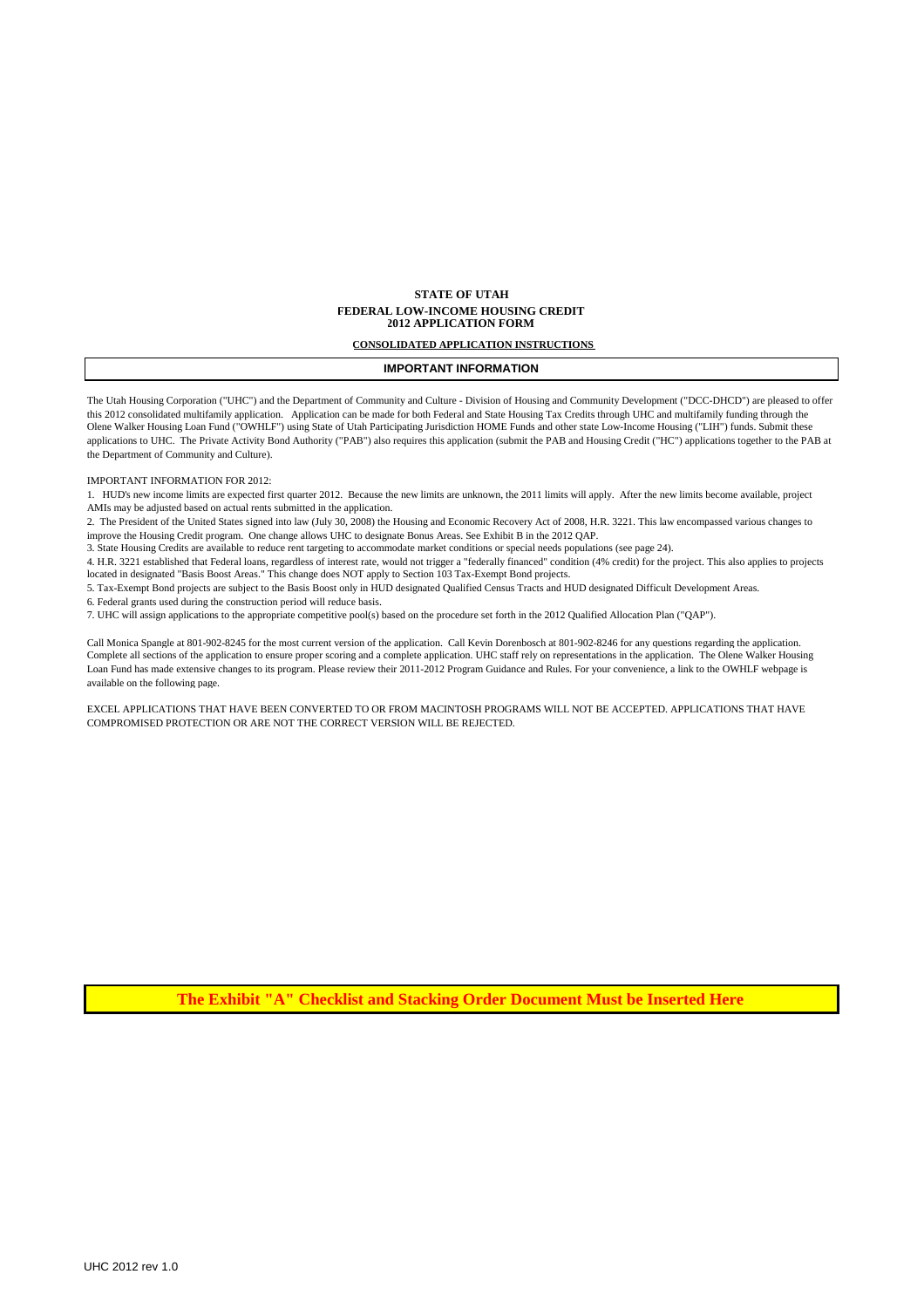### **STATE OF UTAH 2012 CONSOLIDATED APPLICATION FORM**

ALL scores must be supported by third-party documentation. Applications lacking documentation may be considered non-conforming and returned without consideration.

| <b>Please Check Box if enclosed:</b>                                                                                                                                                                                                                |  |
|-----------------------------------------------------------------------------------------------------------------------------------------------------------------------------------------------------------------------------------------------------|--|
| 1. Submit the following number of CDs and Complete Application Packages as follows:<br>Original Application & Exhibits, in three-ring binder, with Tabs:<br>Total Binders with Tabs:<br><b>Monica Spangle</b><br><b>Total Application Packages:</b> |  |
| <b>Email Consolidated Excel Appl. to:</b>                                                                                                                                                                                                           |  |
| UHC HC fee:<br><b>Deliver UHC Fee and Application Packages to:</b>                                                                                                                                                                                  |  |
| <b>Utah Housing Corporation</b><br>S                                                                                                                                                                                                                |  |
| <b>Attention: Multifamily Finance Division</b>                                                                                                                                                                                                      |  |
| 2479 S Lake Park Blvd.<br>West Valley City, Utah 84120                                                                                                                                                                                              |  |
|                                                                                                                                                                                                                                                     |  |
| 2. Deliver Bond Project application and fees to Private Activity Bond Committee:                                                                                                                                                                    |  |
| <b>PAB Fee and 3 Application Packages to:</b><br>PAB fee:                                                                                                                                                                                           |  |
| \$<br><b>Division of Community and Culture</b><br><b>Attention: Roxanne Graham</b>                                                                                                                                                                  |  |
| 324 South State Street, Suite 500                                                                                                                                                                                                                   |  |
| Salt Lake City, Utah 84111                                                                                                                                                                                                                          |  |
|                                                                                                                                                                                                                                                     |  |
| <b>Important Websites for this application:</b>                                                                                                                                                                                                     |  |
| <b>Utah Housing Corporation</b><br><b>Utah Housing Corporation</b>                                                                                                                                                                                  |  |
| <b>OWHLF</b><br>Olene Walker Housing Loan Fund - Check for the Additional Documents Required for this Financing                                                                                                                                     |  |
| <b>PAB Website</b><br>Private Activity Bond Committee                                                                                                                                                                                               |  |
| <b>Supportive Housing</b><br>Homeless Housing Supportive Services Plans                                                                                                                                                                             |  |
| <b>Basic Application Input Instructions</b>                                                                                                                                                                                                         |  |

**1. Moving around in the application: The application is "Protected" to prevent deletion of formulas and text. USE the TAB key to get from one cell to another. You may pass by a cell you think needs to have some data entered, however, these cells will be automatically updated as the application is completed.**

| 2. Pull-down lists are used in certain fields. CLICK on cell to select item from the list.                                      |               |            |  |  |  |  |
|---------------------------------------------------------------------------------------------------------------------------------|---------------|------------|--|--|--|--|
|                                                                                                                                 | <b>Select</b> | Select Me! |  |  |  |  |
| 4. Use NUMBERS, not "one", "two", "third", etc. Also avoid 1st, 5th, etc. Enter dates in "4/10/11" format.                      |               |            |  |  |  |  |
| 5. HELP! If you see a small flag at the top right corner of a cell, move the mouse cursor over<br>the cell for HELP assistance. | <b>OR</b>     |            |  |  |  |  |
| 6. Error Messages appear as: $\lt$ Rents exceed 60% limit $>$ See HC Score spreadsheet for explanations.                        |               |            |  |  |  |  |
| 7. Several "links" to other tabs and websites / email can be selected.                                                          |               |            |  |  |  |  |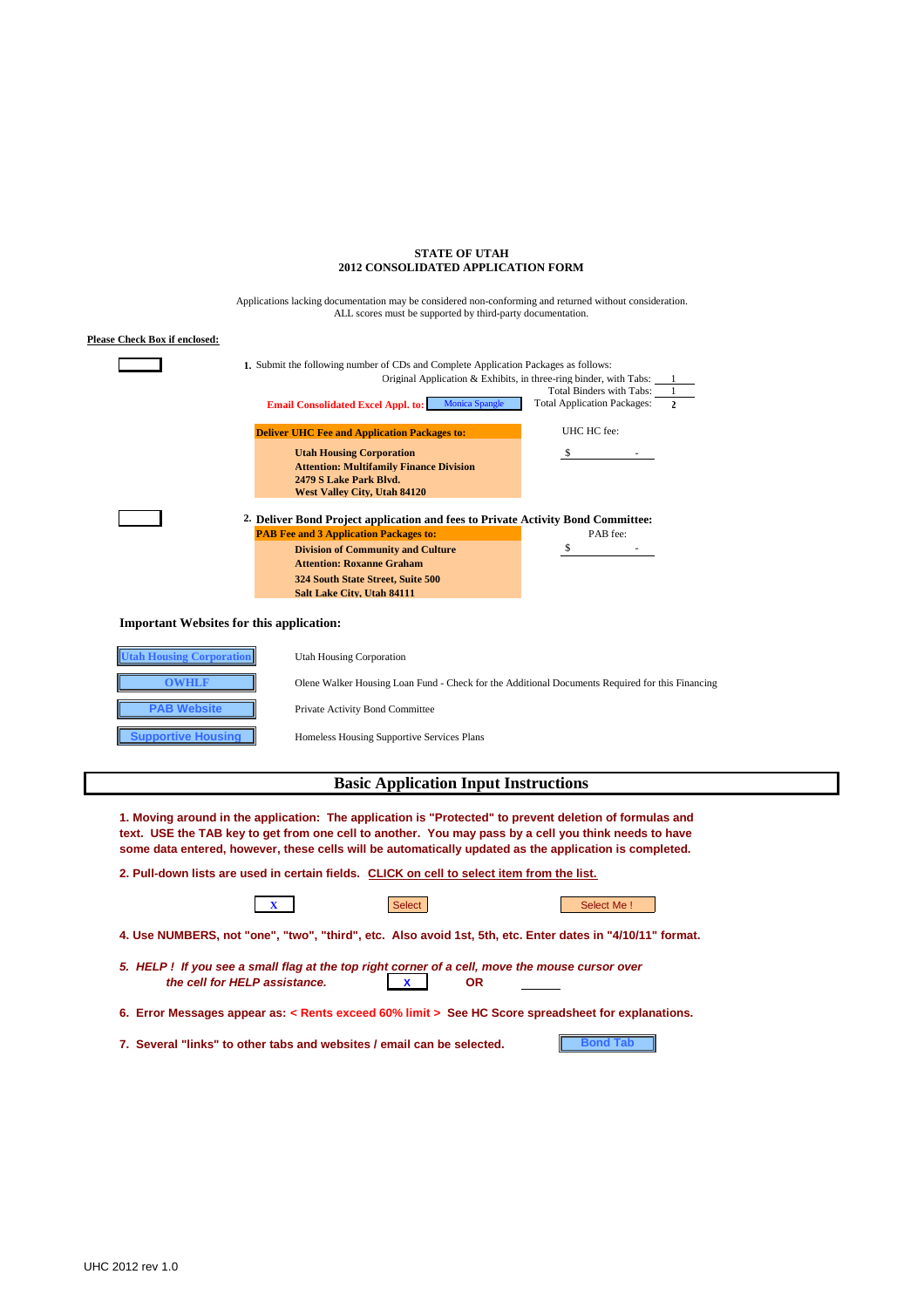UHC 2012 rev 1.0<br>
Copyright 1996-2012 UHC, All Rights Reserved. Copyright 1996-2012 UHC, All Rights Reserved.

| 2011-12              |  |
|----------------------|--|
| FOR UHC USE ONLY     |  |
| APPLICATION RECEIVED |  |
| DATE:                |  |
| TIME:                |  |
| RY.                  |  |

## **FEDERAL LOW-INCOME HOUSING CREDIT STATE OF UTAH CONSOLIDATED APPLICATION FORM**

|                                  | All Information Must Be Completed or Application May Be Rejected as Non-Conforming                                                        |                                                                    |             |                                                      |
|----------------------------------|-------------------------------------------------------------------------------------------------------------------------------------------|--------------------------------------------------------------------|-------------|------------------------------------------------------|
| DATE OF APPLICATION              | Other Applications<br>(Submit to UHC)                                                                                                     | <b>HC Competitive Cycles</b><br>(Submit to UHC)                    |             | HC & PAB (Bond) Cycles                               |
|                                  | Olene Walker Housing Loan Fund                                                                                                            |                                                                    | Oct 3, 2011 | November 29, 2010                                    |
|                                  |                                                                                                                                           |                                                                    |             | February 28, 2011                                    |
|                                  |                                                                                                                                           |                                                                    |             | May 31, 2011                                         |
|                                  |                                                                                                                                           |                                                                    |             | August 28, 2011                                      |
| APPLICATION TYPE                 |                                                                                                                                           |                                                                    |             | October 31, 2011                                     |
|                                  |                                                                                                                                           |                                                                    |             |                                                      |
| Initial                          |                                                                                                                                           |                                                                    |             |                                                      |
| Resubmitted (Same Credit yr)     |                                                                                                                                           |                                                                    |             |                                                      |
| PROJECT NAME AND ADDRESS         |                                                                                                                                           |                                                                    |             |                                                      |
| Name                             |                                                                                                                                           |                                                                    |             |                                                      |
|                                  | <u> 1980 - Johann Barn, mars an t-Amerikaansk ferskeizh (</u>                                                                             |                                                                    |             |                                                      |
| Address<br>City                  |                                                                                                                                           | State                                                              | Utah        | Zip                                                  |
|                                  | Need a District or Census Tract Number? CLICK on the applicable salmon colored CELL, then follow instructions.                            |                                                                    |             |                                                      |
|                                  |                                                                                                                                           | <b>Failed to enter Census Tract Number</b>                         |             |                                                      |
|                                  |                                                                                                                                           |                                                                    |             | Need Census Tract # for Rehab Project? Use Website>> |
| <b>Select County</b><br>County   | Census Tract                                                                                                                              | 0000.00                                                            |             | Need Census Tract # for New Project? Use Website>>   |
| TRAX/FrontRunner Basis Boost: No |                                                                                                                                           | UHC Bonus County: No                                               |             | Project Located in a MSA? No                         |
| Qualified Census Tract: No       |                                                                                                                                           | HUD DDA: No                                                        |             | UHC Rural Area? No                                   |
| Fed. Congressional Dist: Select  | State Senate Dist:                                                                                                                        | Select                                                             |             | State House District:<br>Select                      |
| Congressional Website:           | <b>UT</b> Senate Website:                                                                                                                 |                                                                    |             | UT House Website:                                    |
|                                  | For the Congressional District number: Enter project Zip or address and you will find the District Number in the PARENTHESES (D-02) = $2$ |                                                                    |             |                                                      |
|                                  | <b>Pertinent Criteria and Credit Type</b>                                                                                                 |                                                                    |             |                                                      |
|                                  | The total Initial and Extended Use periods will be 99 years.                                                                              |                                                                    |             |                                                      |
|                                  | Weighted Percent of Median being served:                                                                                                  | 0.00 % based on Average Median Income (AMI) data for CURRENT year. |             |                                                      |
|                                  |                                                                                                                                           |                                                                    |             |                                                      |
| Type of Housing Credit Requested |                                                                                                                                           |                                                                    |             |                                                      |

Tax-exempt Bond Project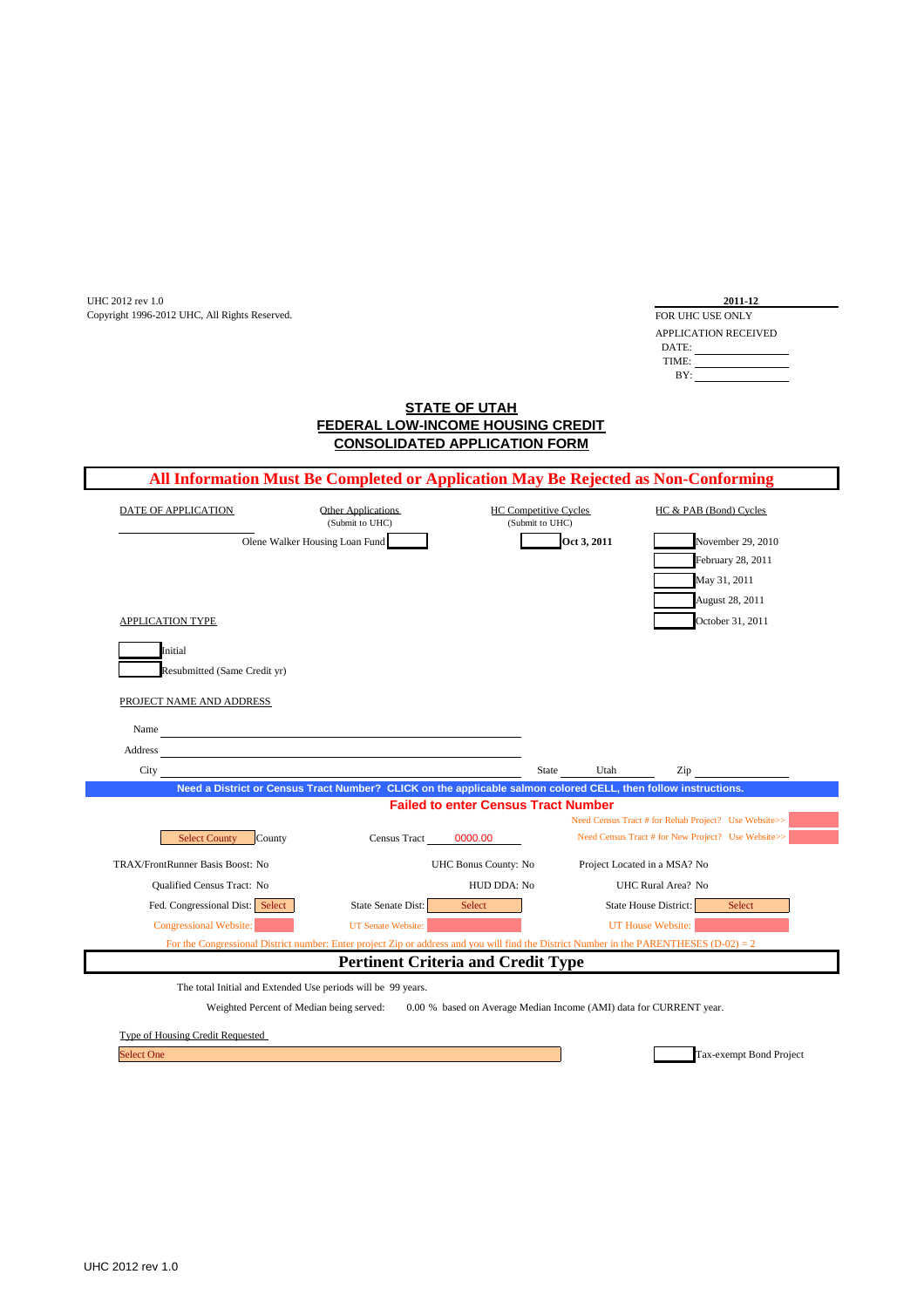|                                       | <b>APPLICANT INFORMATION</b> (Sponsor Company Submitting Application)                                                                                                                                                                |       |                                                                                           |                                                                                                                |
|---------------------------------------|--------------------------------------------------------------------------------------------------------------------------------------------------------------------------------------------------------------------------------------|-------|-------------------------------------------------------------------------------------------|----------------------------------------------------------------------------------------------------------------|
| Applicant Type                        | Select One                                                                                                                                                                                                                           |       |                                                                                           |                                                                                                                |
|                                       |                                                                                                                                                                                                                                      |       |                                                                                           |                                                                                                                |
|                                       | Name and the contract of the contract of the contract of the contract of the contract of the contract of the contract of the contract of the contract of the contract of the contract of the contract of the contract of the c       |       |                                                                                           | Select One                                                                                                     |
|                                       | Address and the contract of the contract of the contract of the contract of the contract of the contract of the contract of the contract of the contract of the contract of the contract of the contract of the contract of th       |       | State                                                                                     | Type                                                                                                           |
|                                       | City <u>and the contract of the contract of the contract of the contract of the contract of the contract of the contract of the contract of the contract of the contract of the contract of the contract of the contract of the </u> |       |                                                                                           | $\mathsf{Zip}$                                                                                                 |
|                                       | Contact Person                                                                                                                                                                                                                       | Email |                                                                                           |                                                                                                                |
|                                       |                                                                                                                                                                                                                                      |       |                                                                                           |                                                                                                                |
|                                       | Telephone                                                                                                                                                                                                                            |       | Fax Number                                                                                |                                                                                                                |
| <b>Applicant Experience</b>           |                                                                                                                                                                                                                                      |       |                                                                                           |                                                                                                                |
| Housing Credit Experience: Select One |                                                                                                                                                                                                                                      |       |                                                                                           |                                                                                                                |
|                                       |                                                                                                                                                                                                                                      |       |                                                                                           |                                                                                                                |
| PROJECT OWNER INFORMATION             |                                                                                                                                                                                                                                      |       |                                                                                           |                                                                                                                |
|                                       |                                                                                                                                                                                                                                      |       |                                                                                           |                                                                                                                |
|                                       | Name and the contract of the contract of the contract of the contract of the contract of the contract of the contract of the contract of the contract of the contract of the contract of the contract of the contract of the c       |       | State                                                                                     | Select One<br>Type                                                                                             |
|                                       | Federal Identification Number                                                                                                                                                                                                        |       |                                                                                           | Date Formed                                                                                                    |
|                                       |                                                                                                                                                                                                                                      |       |                                                                                           |                                                                                                                |
|                                       |                                                                                                                                                                                                                                      |       | State <u>______</u>                                                                       | Zip and the state of the state of the state of the state of the state of the state of the state of the state o |
|                                       | Signatory and the state of the state of the state of the state of the state of the state of the state of the state of the state of the state of the state of the state of the state of the state of the state of the state of        |       | Title                                                                                     |                                                                                                                |
| Name of General Partner(s)/Officers   |                                                                                                                                                                                                                                      |       |                                                                                           |                                                                                                                |
|                                       |                                                                                                                                                                                                                                      |       | Ownership %                                                                               |                                                                                                                |
|                                       |                                                                                                                                                                                                                                      | Tel.  | Ownership %                                                                               |                                                                                                                |
|                                       |                                                                                                                                                                                                                                      | Tel.  | Ownership %                                                                               |                                                                                                                |
|                                       | Previous HC or Sec. 103 Bond participation of General Partner or Applicant                                                                                                                                                           |       |                                                                                           |                                                                                                                |
| Project Name and Location             |                                                                                                                                                                                                                                      | State | Date of Application                                                                       | <b>Status of Project</b>                                                                                       |
|                                       |                                                                                                                                                                                                                                      |       |                                                                                           |                                                                                                                |
|                                       |                                                                                                                                                                                                                                      |       |                                                                                           |                                                                                                                |
|                                       |                                                                                                                                                                                                                                      |       |                                                                                           |                                                                                                                |
|                                       |                                                                                                                                                                                                                                      |       |                                                                                           |                                                                                                                |
|                                       |                                                                                                                                                                                                                                      |       |                                                                                           |                                                                                                                |
|                                       |                                                                                                                                                                                                                                      |       |                                                                                           |                                                                                                                |
|                                       |                                                                                                                                                                                                                                      |       |                                                                                           |                                                                                                                |
| <b>Development Team Information</b>   |                                                                                                                                                                                                                                      |       |                                                                                           |                                                                                                                |
|                                       |                                                                                                                                                                                                                                      |       | Please list the name, address and telephone number of each member of the development team |                                                                                                                |
| Developer                             |                                                                                                                                                                                                                                      |       |                                                                                           |                                                                                                                |
| General Partner                       |                                                                                                                                                                                                                                      |       |                                                                                           |                                                                                                                |
| Contractor                            |                                                                                                                                                                                                                                      |       |                                                                                           |                                                                                                                |
|                                       | <b>Management Company</b>                                                                                                                                                                                                            |       |                                                                                           |                                                                                                                |
|                                       |                                                                                                                                                                                                                                      |       |                                                                                           |                                                                                                                |
| Sponsoring Organization               |                                                                                                                                                                                                                                      |       |                                                                                           |                                                                                                                |
|                                       | Development Consultant                                                                                                                                                                                                               |       |                                                                                           |                                                                                                                |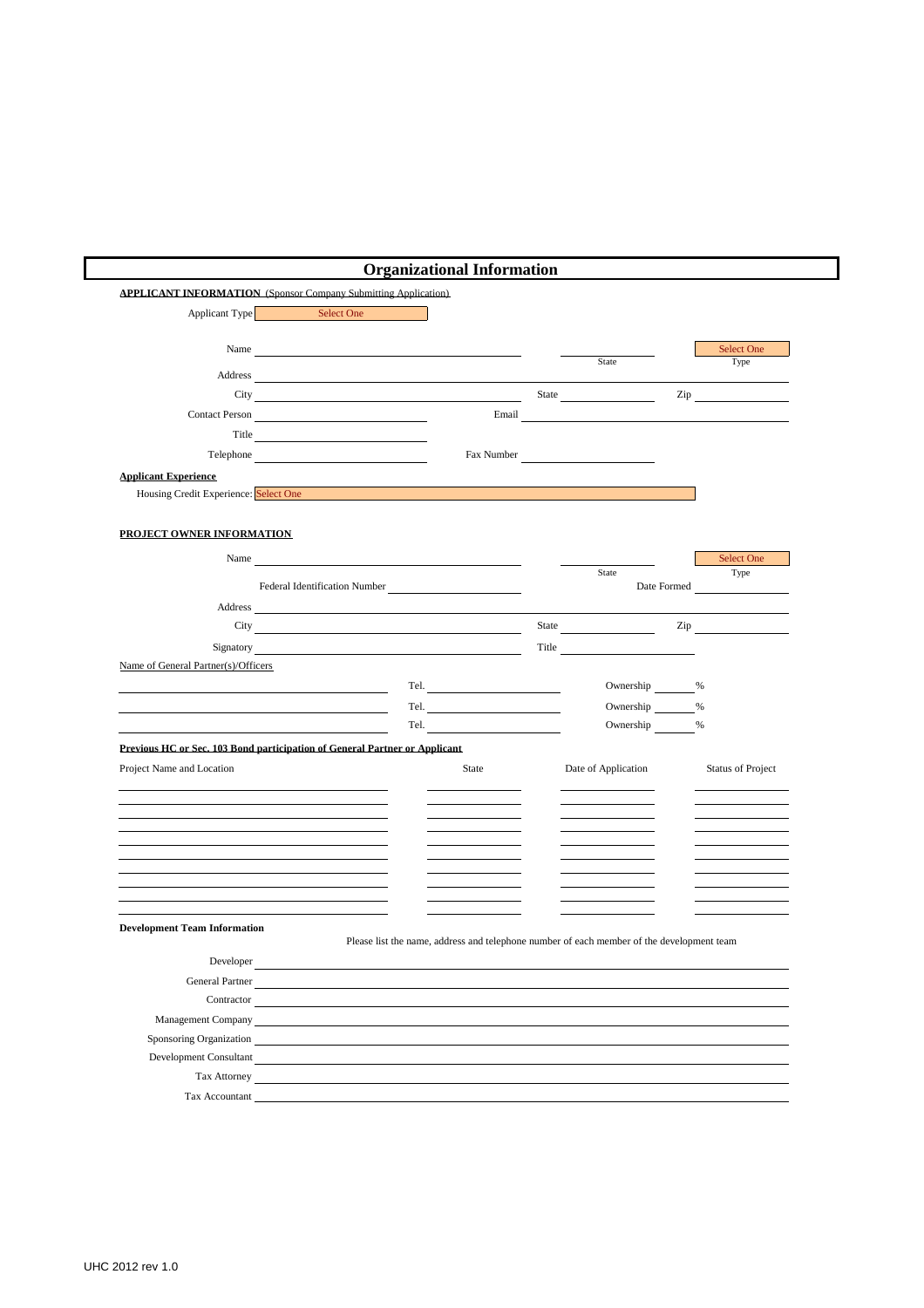# **Nonprofit Information**

## **NONPROFIT PARTICIPATION IN OWNERSHIP STRUCTURE**

|     | Complete the following if a 501(c) if Nonprofit is a part of the Project Owner's structure.                                                                                                                                                                                                                                                                                                                                                                                                                                                                                 |  |                                      |                                                 |
|-----|-----------------------------------------------------------------------------------------------------------------------------------------------------------------------------------------------------------------------------------------------------------------------------------------------------------------------------------------------------------------------------------------------------------------------------------------------------------------------------------------------------------------------------------------------------------------------------|--|--------------------------------------|-------------------------------------------------|
|     | Does the Project Owner elect to be subject to Nonprofit ownership rules and regulations and receive points<br>as participating in the Nonprofit pool (see 2 below) (No Nonprofit points will be given if selecting "No")?                                                                                                                                                                                                                                                                                                                                                   |  |                                      | Select                                          |
|     | NONPROFIT PARTNERSHIP INFORMATION - IF APPLICABLE                                                                                                                                                                                                                                                                                                                                                                                                                                                                                                                           |  |                                      |                                                 |
|     | For Nonprofit POINTS (also includes CHDO organizations), the following information must be provided:                                                                                                                                                                                                                                                                                                                                                                                                                                                                        |  |                                      | Provided?                                       |
| (1) | Articles of Incorporation or By-Laws evidencing that exempt purposes of applicant include fostering of<br>Low-Income Housing.                                                                                                                                                                                                                                                                                                                                                                                                                                               |  |                                      | Select                                          |
| (2) | IRS Determination Letter as to Internal Revenue Code Section 501(c) Status.                                                                                                                                                                                                                                                                                                                                                                                                                                                                                                 |  |                                      | Select                                          |
|     | To qualify for the Nonprofit set-aside, the Nonprofit applicant must materially participate in the<br>development and operation of the project throughout the compliance period within the meaning<br>of IRC 469(h). A Nonprofit shall be treated as materially participating in an activity only if the<br>Nonprofit is involved in the operations of the activity on a basis which is regular, continuous and<br>substantial. The Nonprofit organization may not be affiliated with or controlled by a for-profit<br>corporation and must own an interest in the project. |  |                                      |                                                 |
|     | 501(c)(3) Organization                                                                                                                                                                                                                                                                                                                                                                                                                                                                                                                                                      |  | $501(c)(4)$ Organization             |                                                 |
|     | Exempt purposes includes fostering of Low-Income Housing                                                                                                                                                                                                                                                                                                                                                                                                                                                                                                                    |  | Other                                |                                                 |
|     | Exempt from tax under Section 501(a)                                                                                                                                                                                                                                                                                                                                                                                                                                                                                                                                        |  | Tax Exempt Government Agency         | (NOT a "Nonprofit" for Housing Credit purposes) |
|     | Describe the Nonprofit's participation in the development and operation of the project. List other activity or<br>involvement in low-income housing projects. If an allocation is made to a Nonprofit that received Nonprofit points, the Nonprofit's<br>participation must be significant and cause real benefit to the project, the population served and the continuation of the<br>Nonprofit's ability to meet its goals. (See Exhibit "D" in the Qualified Allocation Plan)                                                                                            |  |                                      |                                                 |
|     |                                                                                                                                                                                                                                                                                                                                                                                                                                                                                                                                                                             |  |                                      |                                                 |
|     | If a CHDO, provide certificate of designation and State/HUD contact and telephone number where the CHDO is registered.                                                                                                                                                                                                                                                                                                                                                                                                                                                      |  |                                      |                                                 |
|     | Address City State State State State State State State State State State State State State State State State State State State State State State State State State State State State State State State State State State State                                                                                                                                                                                                                                                                                                                                              |  | $\mbox{ Fax}$ $\qquad \qquad$<br>Zip |                                                 |

Provide a copy of the latest Annual Report to identify all paid full-time key management and sources and amount of funds for annual operating expenses and current programs.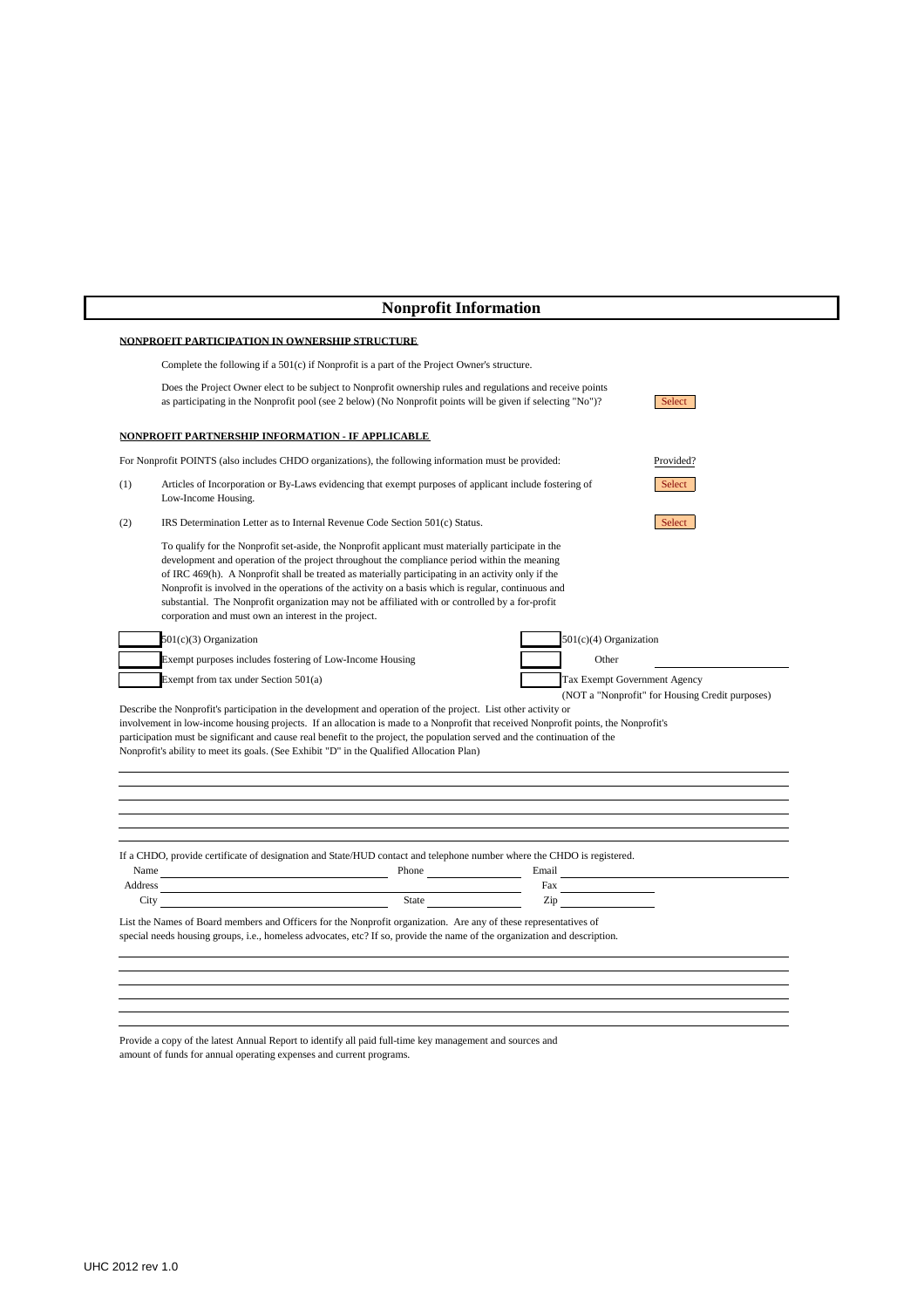|                                                                                                                                                                                                                                      | <b>Notification of Local Official</b>                                                     |
|--------------------------------------------------------------------------------------------------------------------------------------------------------------------------------------------------------------------------------------|-------------------------------------------------------------------------------------------|
| Section 42 of the Code requires that UHC notify the local political jurisdiction of this application for Housing Credits. Please complete<br>the information requested below.                                                        |                                                                                           |
| Name of Political Jurisdiction                                                                                                                                                                                                       |                                                                                           |
| Name of Mayor                                                                                                                                                                                                                        |                                                                                           |
| Name of Chief Administrative Officer                                                                                                                                                                                                 |                                                                                           |
| Title                                                                                                                                                                                                                                | Telephone                                                                                 |
|                                                                                                                                                                                                                                      |                                                                                           |
| City State                                                                                                                                                                                                                           | $\mathsf{Zip}\_$                                                                          |
| Name of Zoning Official                                                                                                                                                                                                              |                                                                                           |
| Phone <u>contains and the set of the set of the set of the set of the set of the set of the set of the set of the set of the set of the set of the set of the set of the set of the set of the set of the set of the set of the </u> |                                                                                           |
| <b>Proximity to Mass Rail Transit Station</b>                                                                                                                                                                                        | <b>Community Revitalization Plan Participation</b>                                        |
|                                                                                                                                                                                                                                      | Project located in a concerted Community Revitalization Plan & Bonus area? Select         |
| Select Project is contiguous to a FrontRunner or Trax station                                                                                                                                                                        |                                                                                           |
| Select Project is located within 1/3rd mile of a FrontRunner/Trax station                                                                                                                                                            | Revitalization Plan and letter of support is attached Select                              |
|                                                                                                                                                                                                                                      | Rehab project located within a community/neighborhood Revitalization Plan area? Select    |
|                                                                                                                                                                                                                                      | <b>Project Information</b>                                                                |
| $\overline{0}$<br>Total Number of Low-Income Units                                                                                                                                                                                   | <b>Total Number of Units</b><br>$\Omega$                                                  |
| Percent of Units that are Low-Income #DIV/0!                                                                                                                                                                                         | Percent of Floor Area that is Low-Income #DIV/0!                                          |
| <b>New or Rehabilitation</b><br><b>Select One</b>                                                                                                                                                                                    | <b>Project Characteristics</b><br><b>Project Type</b><br>Elevator(s)<br>No.<br>Select One |
| Select Rehab projects: If occupied, will rents be                                                                                                                                                                                    | Number of Floors (Above Garage)<br>Total units for "Older Persons?                        |
| at current levels or lower rent levels?                                                                                                                                                                                              | No. Structured Parking Stalls<br><<< Enter Number of units for "Older Persons," if zer    |
|                                                                                                                                                                                                                                      | Total No. of buildings                                                                    |
| Select Rehab projects: Does the owner or third party<br><b>Building Type</b>                                                                                                                                                         |                                                                                           |
| certify that 100% of the units have been inspected?<br>Select One                                                                                                                                                                    | <<<<<br>Enter Number of Buildings<>>                                                      |
| <b>Supportive Services Homeless Housing Projects</b>                                                                                                                                                                                 | <b>Assisted Living</b>                                                                    |
| If McKinney Act, how many set-aside units<br>Are McKinney Act units isolated to a single building?                                                                                                                                   | Population type:<br>License Type: Limited to care level 1                                 |
| If McKinney, list Nonprofit and Agencies providing services                                                                                                                                                                          |                                                                                           |
| Do units contain bathroom OR kitchen facilities?                                                                                                                                                                                     |                                                                                           |
| Special Needs Targeting of Affordable Set-aside Units                                                                                                                                                                                |                                                                                           |
| <b>Select One</b><br>Set-aside Units: 0                                                                                                                                                                                              | Large family (3 Bedrooms or more)                                                         |
| List special features/services to be provided:                                                                                                                                                                                       | Number of Units: 0                                                                        |
| Service Provider:                                                                                                                                                                                                                    | Type A Wheelchair Accessible units                                                        |
| Housing for individuals with children                                                                                                                                                                                                | Set-aside Units:<br>$\bf{0}$                                                              |
|                                                                                                                                                                                                                                      | See architectural requirements for ADA in the                                             |
| Select One<br>Set-aside Units: 0<br>Service provider:                                                                                                                                                                                | QAP, Exhibit Q.<br>Referring Agency:                                                      |
|                                                                                                                                                                                                                                      |                                                                                           |
| Homeless (not McKinney Act)                                                                                                                                                                                                          | Lease-to-Own                                                                              |
| 25% AMI or less set-aside units: 0<br>Service provider:                                                                                                                                                                              | Set-aside Units: 0                                                                        |
| <b>Older Persons</b><br>Minimum Units: 0                                                                                                                                                                                             | Project has entered into a Memorandum of<br>Understanding with the Local PHA to accept    |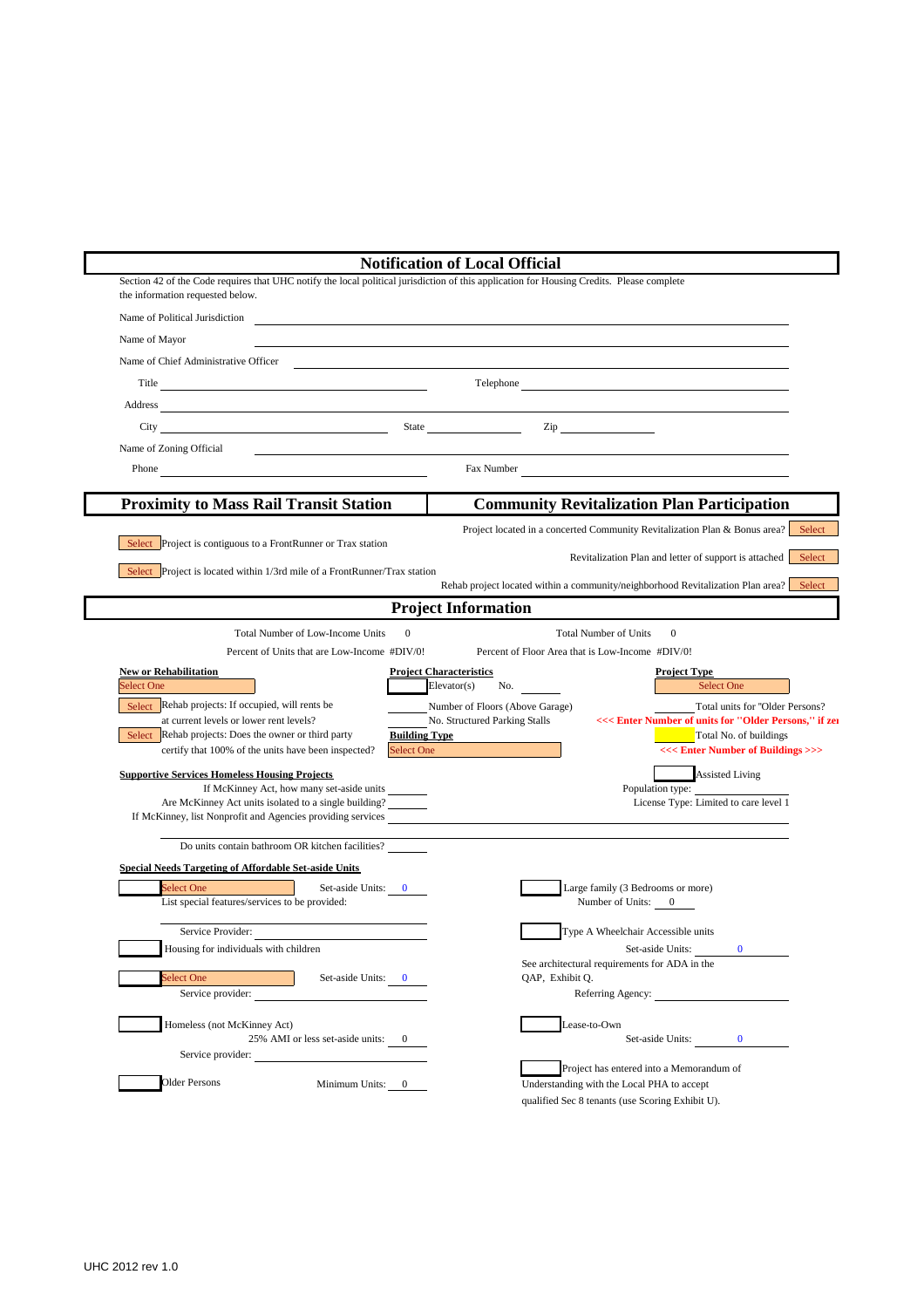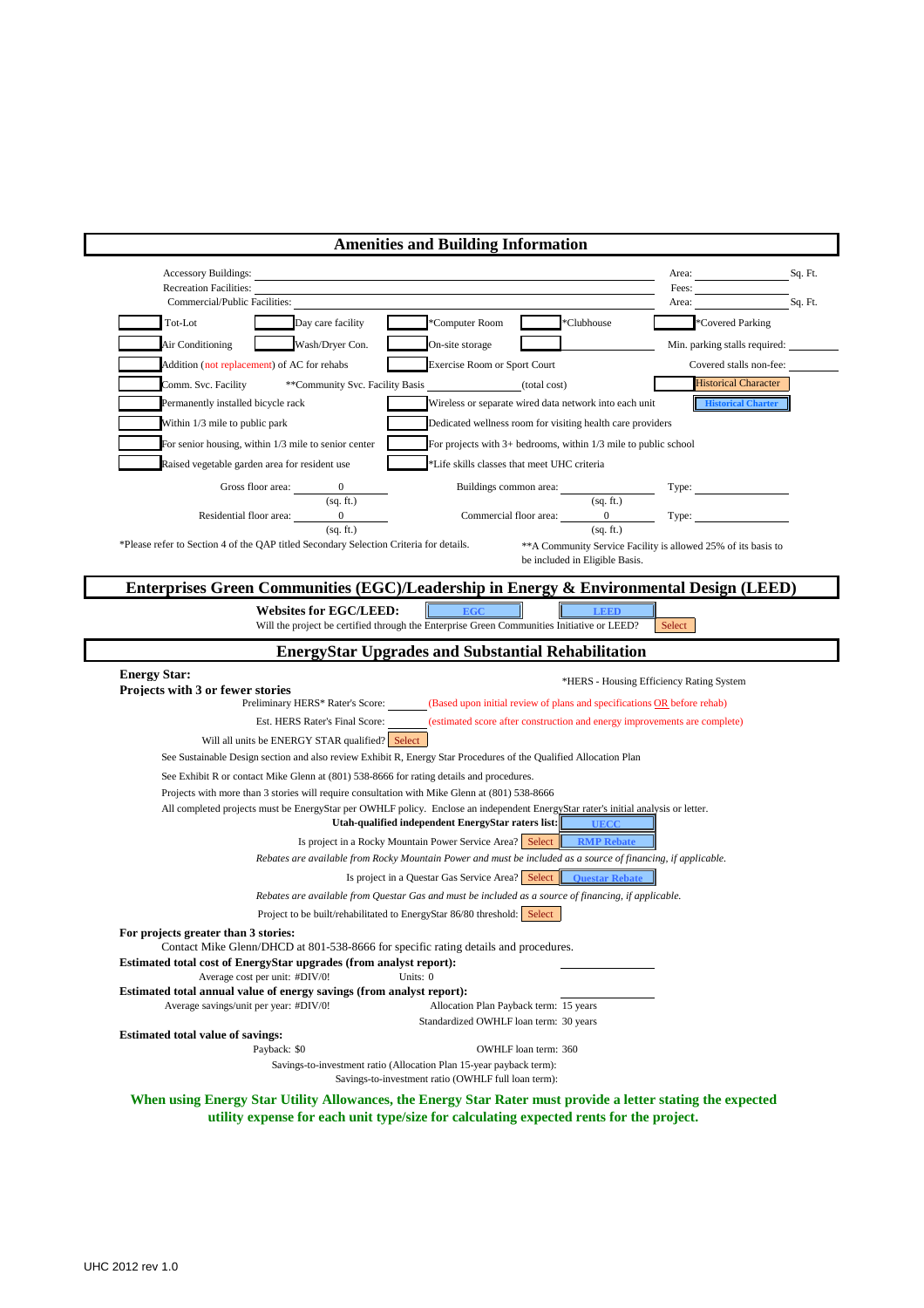|                                                                                                                                                                                                                                                                                                                                                                                                                                                           | <b>Site Information</b>                                                   |
|-----------------------------------------------------------------------------------------------------------------------------------------------------------------------------------------------------------------------------------------------------------------------------------------------------------------------------------------------------------------------------------------------------------------------------------------------------------|---------------------------------------------------------------------------|
| Provide the following:<br>Is there a current Land Appraisal for the site and/or project attached?                                                                                                                                                                                                                                                                                                                                                         | Provided?<br>Select                                                       |
| <b>Current Title Report</b>                                                                                                                                                                                                                                                                                                                                                                                                                               | Select                                                                    |
| <b>Other Studies:</b>                                                                                                                                                                                                                                                                                                                                                                                                                                     |                                                                           |
| Is a Complete Comprehensive Market Study with Required Summary attached?                                                                                                                                                                                                                                                                                                                                                                                  | Select                                                                    |
| Is the required Rehabilitation Capital Needs Assessment attached?                                                                                                                                                                                                                                                                                                                                                                                         | Select                                                                    |
| <b>Attached Environmental Studies:</b><br>(Select "Yes" in ONE of the following boxes, select "No" in the other boxes)                                                                                                                                                                                                                                                                                                                                    |                                                                           |
| Lender & Investor have determined that a study is NOT needed                                                                                                                                                                                                                                                                                                                                                                                              | Select                                                                    |
| Phase I or II and/or habitat study is required, but NOT completed                                                                                                                                                                                                                                                                                                                                                                                         | Select                                                                    |
| Phase I or II and/or habitat study is completed with NO outstanding issues                                                                                                                                                                                                                                                                                                                                                                                | Select                                                                    |
| Phase I or II and/or habitat study is completed with outstanding issues                                                                                                                                                                                                                                                                                                                                                                                   | Select                                                                    |
| <b>Site Control:</b>                                                                                                                                                                                                                                                                                                                                                                                                                                      |                                                                           |
| Are all parcels for proposed site under control?                                                                                                                                                                                                                                                                                                                                                                                                          | Select                                                                    |
| If yes, what form:                                                                                                                                                                                                                                                                                                                                                                                                                                        | <b>Select One</b><br>Expiration date:                                     |
|                                                                                                                                                                                                                                                                                                                                                                                                                                                           | Deed Select                                                               |
| <b>Site Ownership (Land or Existing Bldgs):</b>                                                                                                                                                                                                                                                                                                                                                                                                           |                                                                           |
| Will land be contributed by owner?                                                                                                                                                                                                                                                                                                                                                                                                                        | Select                                                                    |
| How long has the HC sponsor or previous owner held title?                                                                                                                                                                                                                                                                                                                                                                                                 | years                                                                     |
| When was land purchased by current owner (year)?                                                                                                                                                                                                                                                                                                                                                                                                          | << Enter Both Acres & Sq. Ft. in Site Area Below >>                       |
| Total Cost of Land                                                                                                                                                                                                                                                                                                                                                                                                                                        | Acres<br>Exact Area of Site:<br>Sq. Ft.                                   |
|                                                                                                                                                                                                                                                                                                                                                                                                                                                           | <b>NOTE:</b> 1 Acre = 43,560 Sq. Ft. & 1 Sq. Ft. = 0.000022956841139 acre |
|                                                                                                                                                                                                                                                                                                                                                                                                                                                           |                                                                           |
| Address                                                                                                                                                                                                                                                                                                                                                                                                                                                   |                                                                           |
| $\frac{City}{\sqrt{1 + \left( \frac{1}{\sqrt{1 + \left( \frac{1}{\sqrt{1 + \left( \frac{1}{\sqrt{1 + \left( \frac{1}{\sqrt{1 + \left( \frac{1}{\sqrt{1 + \left( \frac{1}{\sqrt{1 + \left( \frac{1}{\sqrt{1 + \left( \frac{1}{\sqrt{1 + \left( \frac{1}{\sqrt{1 + \left( \frac{1}{\sqrt{1 + \left( \frac{1}{\sqrt{1 + \left( \frac{1}{\sqrt{1 + \left( \frac{1}{\sqrt{1 + \left( \frac{1}{\sqrt{1 + \left( \frac{1}{\sqrt{1 + \left( \frac{1}{\sqrt{1 + \$ | State<br>$\mathsf{Zip} \xrightarrow{\qquad \qquad }$                      |
| <b>Zoning Status</b>                                                                                                                                                                                                                                                                                                                                                                                                                                      |                                                                           |
| Please answer the following questions, if the answer is "No" please explain why in the space to the right of the answer.                                                                                                                                                                                                                                                                                                                                  |                                                                           |
| Does zoning permit multiple residential use that is consistent with the proposed project?                                                                                                                                                                                                                                                                                                                                                                 | Select                                                                    |
|                                                                                                                                                                                                                                                                                                                                                                                                                                                           | N/A                                                                       |
| Has final density been approved?<br>#DIV/0!<br>Units per acre                                                                                                                                                                                                                                                                                                                                                                                             | Select                                                                    |
| Has project been approved by all public bodies?                                                                                                                                                                                                                                                                                                                                                                                                           | Select                                                                    |
| Project is fully entitled and all approvals obtained. Permits can be issued?                                                                                                                                                                                                                                                                                                                                                                              | Select                                                                    |
| Construction has commenced?                                                                                                                                                                                                                                                                                                                                                                                                                               | Select                                                                    |
| Parking requirements.<br>How many stalls approved per unit?                                                                                                                                                                                                                                                                                                                                                                                               |                                                                           |
|                                                                                                                                                                                                                                                                                                                                                                                                                                                           | Select                                                                    |
| If there is assemblage of parcels--are ALL parcels properly zoned?                                                                                                                                                                                                                                                                                                                                                                                        |                                                                           |
| Are all utilities presently available on the site?                                                                                                                                                                                                                                                                                                                                                                                                        | Select                                                                    |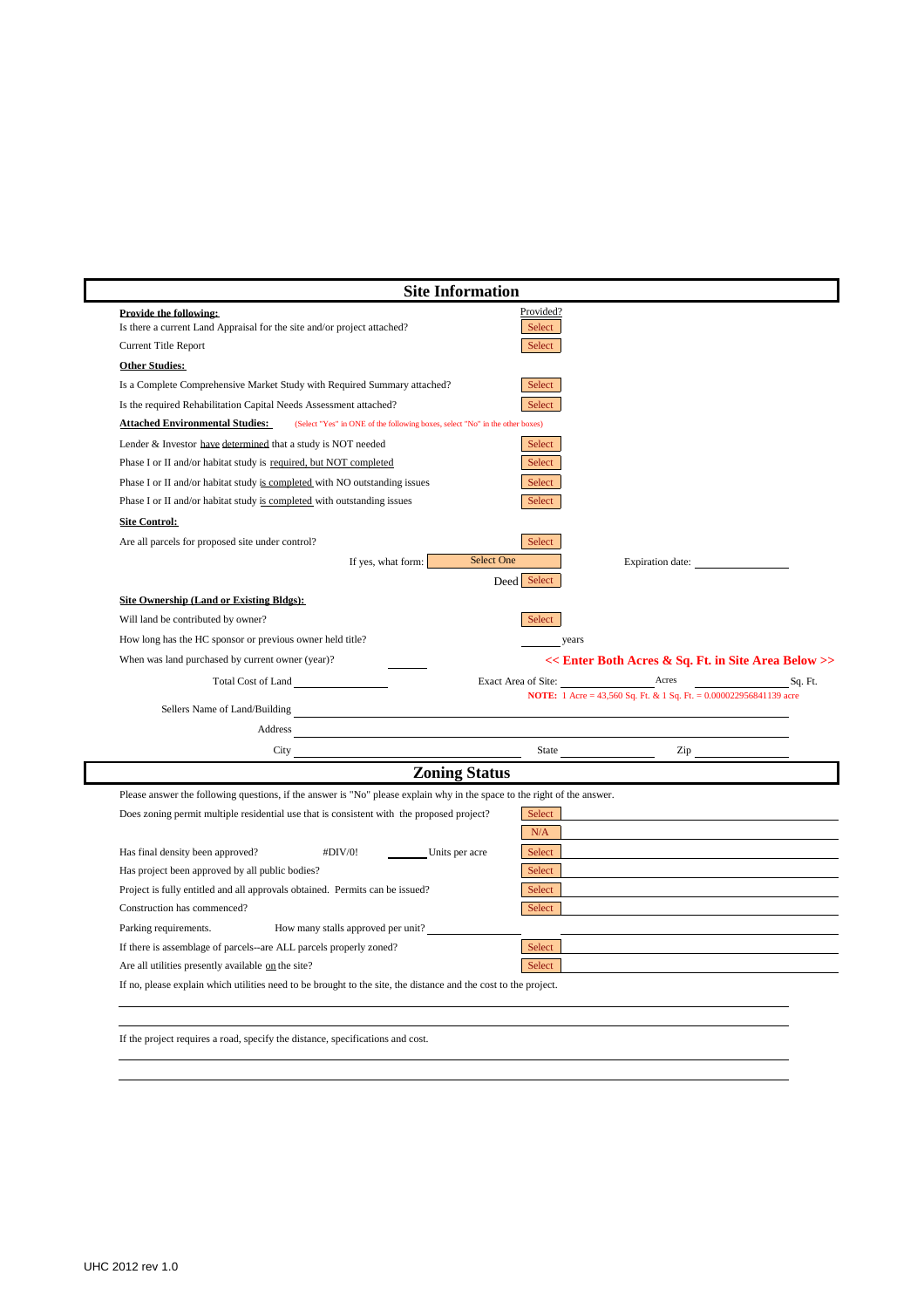|                                                                                                                                                                                                                                                                                                                                           | <b>Acquisition of Existing Buildings</b> |                        |  |  |  |  |
|-------------------------------------------------------------------------------------------------------------------------------------------------------------------------------------------------------------------------------------------------------------------------------------------------------------------------------------------|------------------------------------------|------------------------|--|--|--|--|
| How many buildings will be acquired for the project?                                                                                                                                                                                                                                                                                      | Number of existing affordable units?     |                        |  |  |  |  |
| Are all the buildings currently under control for the project?                                                                                                                                                                                                                                                                            | Select                                   |                        |  |  |  |  |
| If not, how many buildings are under control for the project?                                                                                                                                                                                                                                                                             | Year Project Blt:                        |                        |  |  |  |  |
| When will the remaining buildings come under control for the project?                                                                                                                                                                                                                                                                     |                                          |                        |  |  |  |  |
| A project or land appraisal is required. Is this enclosed with the application?                                                                                                                                                                                                                                                           | Select                                   |                        |  |  |  |  |
| Is there an operating/rent subsidy that will remain with the project?                                                                                                                                                                                                                                                                     | Select                                   |                        |  |  |  |  |
| Select rent subsidy program<br>Not Applicable                                                                                                                                                                                                                                                                                             | Number of contracted units:              | Contract Term:         |  |  |  |  |
| Provide the information listed below concerning the acquisition of building(s) for this project:                                                                                                                                                                                                                                          |                                          |                        |  |  |  |  |
| Building(s) acquired or to be acquired from:                                                                                                                                                                                                                                                                                              | <b>Related Party</b>                     | <b>Unrelated Party</b> |  |  |  |  |
| Building(s) acquired or to be acquired with Buyer's Basis:                                                                                                                                                                                                                                                                                |                                          |                        |  |  |  |  |
| Determined with reference to Seller's Basis                                                                                                                                                                                                                                                                                               |                                          |                        |  |  |  |  |
| Not Determined with reference to Seller's Basis                                                                                                                                                                                                                                                                                           |                                          |                        |  |  |  |  |
| <b>Relocation Information</b><br>Please describe the proposed relocation assistance.                                                                                                                                                                                                                                                      |                                          |                        |  |  |  |  |
| Is an independent third party verification of rental history attached?                                                                                                                                                                                                                                                                    | Select                                   |                        |  |  |  |  |
|                                                                                                                                                                                                                                                                                                                                           |                                          |                        |  |  |  |  |
| <b>Minimum Set-Aside Selection</b>                                                                                                                                                                                                                                                                                                        |                                          |                        |  |  |  |  |
| The owner irrevocably elects one of the following Minimum Set-Aside Elections<br>At least 20% of the residential rental units in this development are rent-restricted and to be occupied by individuals whose income is 50%** or less of area<br>median income (AMI). Not recommended. (Call UHC before selecting this election)          |                                          |                        |  |  |  |  |
| At least 40% of the residential rental units in this development are rent-restricted and to be occupied by individuals whose income is 60%** or less of area<br>median income (AMI).                                                                                                                                                      |                                          |                        |  |  |  |  |
| **NOTE: Owners committing to maintain rent levels below 60% of AMI for any units will also be required to restrict incomes on those units to<br>corresponding levels, at the targeted levels PLUS 5% (not to exceed the election) for the initial and extended compliance periods established in the<br><b>Oualified Allocation Plan.</b> |                                          |                        |  |  |  |  |

UHC 2012 rev 1.0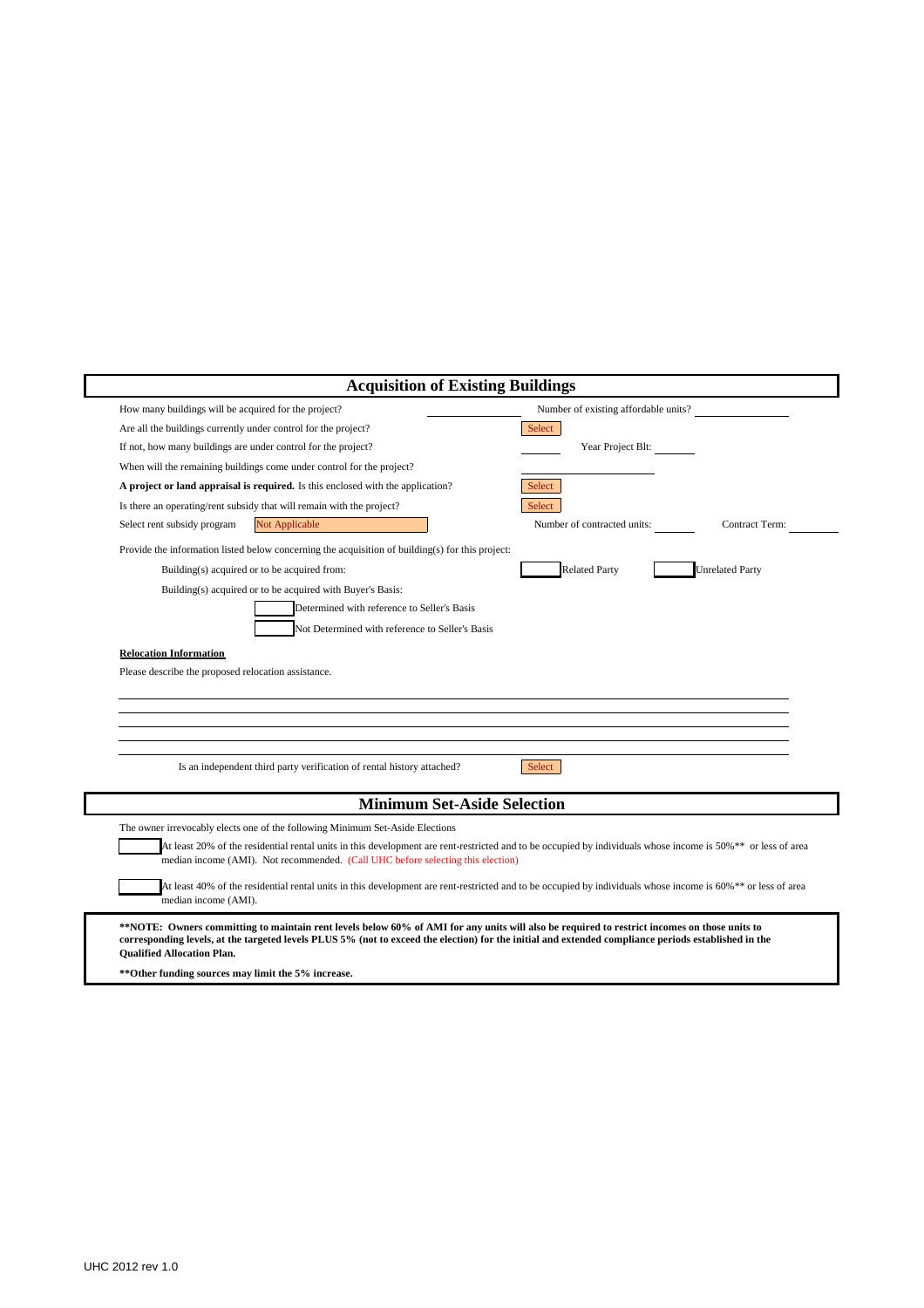# **Direct Construction Cost Breakdown**

## **Breakout Costs Into as Much Detail as Possible**

### **HC DETAILED CONSTRUCTION COST BREAKDOWN**

|                              | Project:       | $\bf{0}$                                                             | Bid or Estimate Date:    |                  |
|------------------------------|----------------|----------------------------------------------------------------------|--------------------------|------------------|
|                              | <b>Account</b> | <b>Category</b>                                                      |                          | <b>Category</b>  |
|                              | <b>Number</b>  | <b>Description</b>                                                   | <b>Budget</b>            | <b>Subtotals</b> |
|                              |                |                                                                      |                          |                  |
| 1                            |                | <b>General Requirements</b>                                          |                          |                  |
| $\mathbf{1}$                 |                | 310 Reasonable Construction Supervision                              | $\mathbf{0}$             |                  |
| $\mathbf{1}$                 | 320            | Site Engineering Costs Attributable to Buildings                     | $\mathbf{0}$             |                  |
| $\mathbf{1}$                 |                | 330 Job Office Expenses                                              | $\mathbf{0}$             |                  |
| $\mathbf{1}$                 |                | 430 On-site Temporary Buildings, Tool Sheds, Shops and Toilets       | $\bf{0}$                 |                  |
| $\mathbf{1}$                 |                | 620 Temporary Heat, Water, Light and Power for Construction          | $\mathbf{0}$             |                  |
| $\mathbf{1}$                 |                | 630 Temporary Walkways, Fences, Roads, Siding and Docking Facilities | $\bf{0}$                 |                  |
| 1                            |                | 650 Construction Equipment Rental not in Trade Item Costs            | $\mathbf{0}$             |                  |
|                              |                | 810 Clean-up and Disposal of Construction Debris                     | $\mathbf{0}$             |                  |
| $\mathbf{1}$                 |                | 910 Security Costs                                                   | $\bf{0}$                 |                  |
| $\mathbf{1}$                 |                | 950 Medical, First Aid Supplies, and Temporary Facilities            | $\mathbf{0}$             |                  |
| 1                            | 960            |                                                                      | $\mathbf{0}$             |                  |
| $\mathbf{1}$                 | 970            |                                                                      | $\bf{0}$                 |                  |
|                              |                |                                                                      |                          |                  |
| $\mathbf{1}$<br>$\mathbf{1}$ |                |                                                                      | $\mathbf{0}$<br>$\bf{0}$ |                  |
|                              |                |                                                                      |                          |                  |
|                              |                | Building permits are entered into category 18 below.                 | Subtotal:                | $\mathbf{0}$     |
|                              |                |                                                                      |                          |                  |
| $\overline{c}$               |                | On-Site Work                                                         |                          |                  |
| $\overline{2}$               | 110            | Demolition                                                           | $\Omega$                 |                  |
| $\overline{c}$               |                | 230 Site Preparation                                                 | $\bf{0}$                 |                  |
| $\overline{c}$               |                | 510 Earth Work                                                       | $\mathbf{0}$             |                  |
| $\overline{c}$               |                | 250 Paving and Surfacing                                             | $\bf{0}$                 |                  |
| $\overline{c}$               |                | 320 Landscape - Fencing                                              | $\bf{0}$                 |                  |
| $\overline{c}$               |                | 350 Trash Enclosures                                                 | $\Omega$                 |                  |
| $\overline{c}$               |                | 360 Site Signage                                                     | $\bf{0}$                 |                  |
| $\overline{c}$               | 370            | <b>Storm Drainage</b>                                                | $\mathbf{0}$             |                  |
| $\overline{c}$               |                | 340 Sidewalks, Curbs and Parking Ballards                            | $\mathbf{0}$             |                  |
| $\overline{c}$               | 520            | <b>Utilities</b>                                                     | $\mathbf{0}$             |                  |
|                              |                |                                                                      | Subtotal:                | $\mathbf{0}$     |
|                              |                |                                                                      |                          |                  |
| $\overline{c}$               |                | Off-Site Work                                                        |                          |                  |
| $\overline{c}$               |                | 700 Off-Site improvements                                            | $\mathbf{0}$             |                  |
| $\overline{c}$               |                |                                                                      | $\mathbf{0}$             |                  |
|                              |                |                                                                      | Subtotal:                | $\Omega$         |
|                              |                |                                                                      |                          |                  |
| 3                            |                | Concrete                                                             |                          |                  |
| $\overline{\mathbf{3}}$      |                | 110 Excavation                                                       | $\bf{0}$                 |                  |
| $\overline{3}$               |                | 210 Footing/Foundation, Labor and Materials                          | $\mathbf{0}$             |                  |
| 3                            |                | 220 Slab on Grade                                                    | $\bf{0}$                 |                  |
| $\overline{\mathbf{3}}$      | 230            | <b>Lightweight Concrete</b>                                          | $\mathbf{0}$             |                  |
| 3                            | 240            | <b>Reinforcing Steel</b>                                             | $\mathbf{0}$             |                  |
| 3                            | 230            |                                                                      | $\mathbf{0}$             |                  |
| 3                            | 310            |                                                                      | $\mathbf{0}$             |                  |
|                              |                |                                                                      | Subtotal:                | $\Omega$         |
|                              |                |                                                                      |                          |                  |
| $\overline{4}$               |                | Masonry                                                              |                          |                  |
| $\overline{4}$               | 400            | Masonry, Labor and Material                                          | $\bf{0}$                 |                  |
| $\overline{4}$               | 410            |                                                                      | $\bf{0}$                 |                  |
| $\overline{4}$               |                | 420 Retaining Walls                                                  | $\mathbf{0}$             |                  |
| $\overline{4}$               | 430            |                                                                      | $\mathbf{0}$             |                  |
|                              |                |                                                                      |                          |                  |

 $440$  and  $440$ 

Subtotal: 0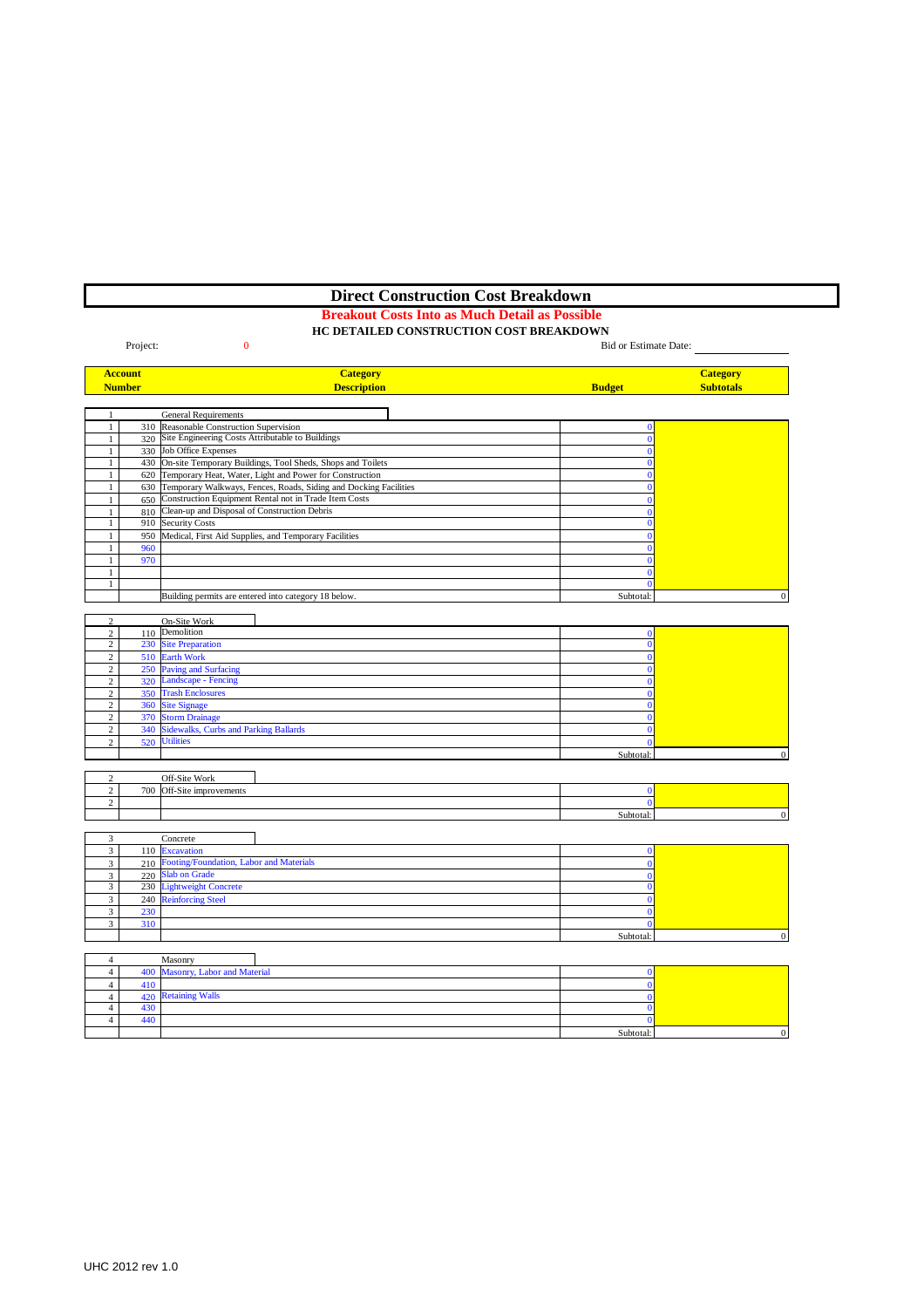# **HC DETAILED CONSTRUCTION COST BREAKDOWN**

|                  | <b>Account</b><br><b>Number</b> | <b>Category</b><br><b>Description</b>                                            | <b>Budget</b>        | <b>Category</b><br><b>Subtotals</b> |
|------------------|---------------------------------|----------------------------------------------------------------------------------|----------------------|-------------------------------------|
|                  |                                 |                                                                                  |                      |                                     |
| 5                |                                 | Metals                                                                           |                      |                                     |
| 5                | 210                             | Misc. Metals Repair Rails                                                        | $\bf{0}$             |                                     |
| $\sqrt{5}$       | 310                             | <b>Steel Joists and Girders</b>                                                  | $\bf{0}$             |                                     |
| 5                | 410                             | <b>Carports</b>                                                                  | $\bf{0}$             |                                     |
|                  |                                 |                                                                                  | Subtotal:            | $\boldsymbol{0}$                    |
|                  |                                 |                                                                                  |                      |                                     |
| 6                |                                 | Wood                                                                             |                      |                                     |
| 6                | 110                             | <b>Framing Material</b>                                                          | $\bf{0}$             |                                     |
| 6                | 115                             | <b>Framing Labor</b>                                                             | $\bf{0}$             |                                     |
| 6                | 310                             | <b>Finish Material</b>                                                           | $\bf{0}$             |                                     |
| 6                | 315                             | <b>Finish Labor</b>                                                              | $\bf{0}$             |                                     |
| 6                | 510                             | Misc. Wood                                                                       | $\mathbf{0}$         |                                     |
| 6                | 550                             | <b>Trusses</b>                                                                   | $\bf{0}$             |                                     |
| $\sqrt{6}$       | 610                             |                                                                                  | $\mathbf{0}$         |                                     |
| $\sqrt{6}$       | 640                             |                                                                                  | $\mathbf{0}$         |                                     |
|                  |                                 |                                                                                  | Subtotal:            | $\boldsymbol{0}$                    |
|                  |                                 |                                                                                  |                      |                                     |
| $\overline{7}$   |                                 | Thermal/Moisture Protection                                                      |                      |                                     |
| $\boldsymbol{7}$ | 110                             | Misc. Thermal/Moisture Protection                                                | $\bf{0}$<br>$\bf{0}$ |                                     |
| $\tau$<br>$\tau$ | 210<br>310                      | Soffit & Fascia                                                                  | $\mathbf 0$          |                                     |
| $\boldsymbol{7}$ | 410                             | Gutter and Downspout Labor & Materials<br><b>Insulation Labor &amp; Material</b> | $\mathbf{0}$         |                                     |
| $\boldsymbol{7}$ | 510                             | Roofing Labor & Material                                                         | $\bf{0}$             |                                     |
| $\boldsymbol{7}$ | 610                             | <b>Siding</b>                                                                    | $\bf{0}$             |                                     |
| $\tau$           | 610                             | <b>Stucco</b>                                                                    | $\mathbf{0}$         |                                     |
| $\tau$           | 650                             | Waterproofing                                                                    | $\bf{0}$             |                                     |
| $\tau$           | 670                             | <b>Fire Stopping</b>                                                             | $\mathbf{0}$         |                                     |
|                  |                                 |                                                                                  | Subtotal:            | $\boldsymbol{0}$                    |
|                  |                                 |                                                                                  |                      |                                     |
| $\,$ 8 $\,$      |                                 | Doors and Windows                                                                |                      |                                     |
| $\,$ 8 $\,$      | 110                             | <b>Hardware</b>                                                                  | $\bf{0}$             |                                     |
| $\,$ 8 $\,$      | 210                             | <b>Steel Doors &amp; Frames</b>                                                  | $\bf{0}$             |                                     |
| $\,$ 8 $\,$      | 310                             | <b>Wood Doors &amp; Frames</b>                                                   | $\bf{0}$             |                                     |
| $\,$ 8 $\,$      | 410                             | <b>Windows Labor &amp; Materials</b>                                             | $\bf{0}$             |                                     |
| $\,$ 8 $\,$      | 510                             |                                                                                  | $\bf{0}$             |                                     |
| $\,$ 8 $\,$      | 540                             |                                                                                  | $\mathbf{0}$         |                                     |
| $\,$ 8 $\,$      | 610                             | <b>Garage Doors</b>                                                              | $\mathbf{0}$         |                                     |
|                  |                                 |                                                                                  | Subtotal:            | $\boldsymbol{0}$                    |
| 9                |                                 | Finishes                                                                         |                      |                                     |
| $\overline{9}$   | 210                             | Drywall /Plaster Labor & Materials                                               | $\mathbf 0$          |                                     |
| $\overline{9}$   | 310                             | Ceramic Tile Labor & Materials                                                   | $\mathbf{0}$         |                                     |
| 9                | 410                             | Carpentry Labor & Materials                                                      | $\bf{0}$             |                                     |
| 9                |                                 | 415 Resilient Flooring Labor & Materials                                         | $\bf{0}$             |                                     |

|     | 415 Resilient Flooring Labor & Materials         |           |  |
|-----|--------------------------------------------------|-----------|--|
|     | 510 Painting and Wall covering Labor & Materials |           |  |
|     | 540 Misc. Finishes                               |           |  |
|     | 540 Vinyl Tile                                   |           |  |
| 610 |                                                  |           |  |
|     |                                                  | Subtotal: |  |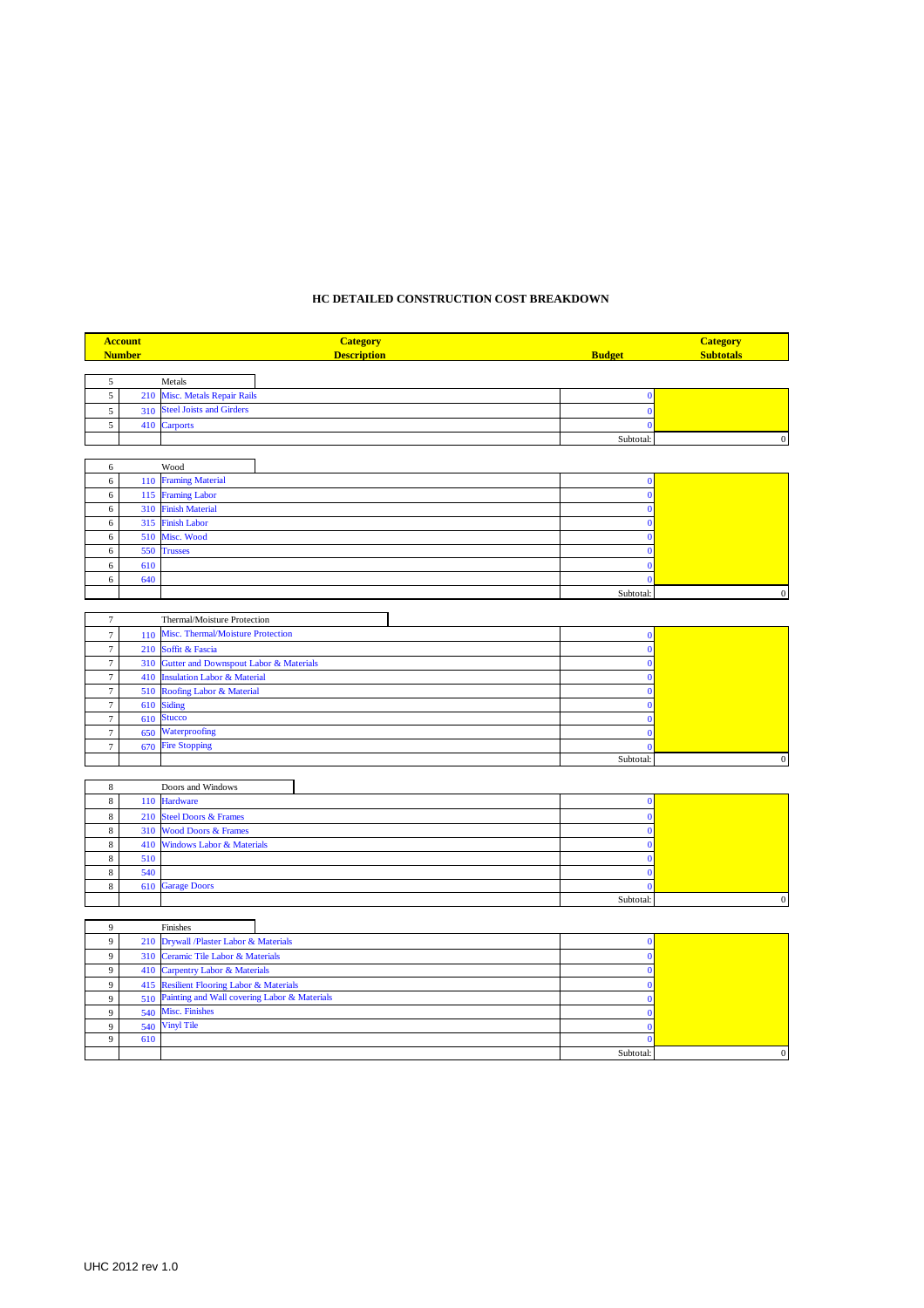## **HC DETAILED CONSTRUCTION COST BREAKDOWN**

|      | <b>Account</b> | <b>Category</b>                                                                             |               | <b>Category</b>  |
|------|----------------|---------------------------------------------------------------------------------------------|---------------|------------------|
|      | <b>Number</b>  | <b>Description</b>                                                                          | <b>Budget</b> | <b>Subtotals</b> |
|      |                |                                                                                             |               |                  |
| 10   |                | Specialties                                                                                 |               |                  |
| $10$ | 110            | <b>Bathroom Accessories</b>                                                                 | $\bf{0}$      |                  |
| 10   | 210            | <b>Signage</b>                                                                              | $\mathbf{0}$  |                  |
| $10$ | 310            | <b>Window Coverings</b>                                                                     | $\mathbf{0}$  |                  |
| $10$ | 410            | Mirrors Labor & Material                                                                    | $\Omega$      |                  |
| $10$ | 510            | <b>Fire Extinguishers</b>                                                                   | ſ             |                  |
| $10$ | 610            | Misc. Specialties                                                                           | $\Omega$      |                  |
|      |                |                                                                                             | Subtotal:     | $\mathbf{0}$     |
|      |                |                                                                                             |               |                  |
| 11   |                | Equipment                                                                                   |               |                  |
| 11   | 110            | <b>Bath Appliances</b>                                                                      | $\bf{0}$      |                  |
| 11   | 210            | <b>Kitchen Appliances</b>                                                                   | $\bf{0}$      |                  |
| 11   | 310            | Exercise & Office Equipment/Common Area Furnishings                                         | $\mathbf{C}$  |                  |
|      |                |                                                                                             | Subtotal:     | $\boldsymbol{0}$ |
|      |                |                                                                                             |               |                  |
| 12   |                | Furnishings                                                                                 |               |                  |
| 12   | 110            | Cabinets Labor & Material                                                                   | $\mathbf{0}$  |                  |
| 12   | 210            | <b>Counter Tops</b>                                                                         | $\bf{0}$      |                  |
|      |                |                                                                                             | Subtotal:     | $\boldsymbol{0}$ |
|      |                |                                                                                             |               |                  |
| 14   |                | Conveying Systems                                                                           |               |                  |
| 14   | 110            | Elevator Systems Lift                                                                       | $\bf{0}$      |                  |
|      |                |                                                                                             | Subtotal:     | $\boldsymbol{0}$ |
|      |                |                                                                                             |               |                  |
| 15   |                | HVAC, Plumbing and Mechanical                                                               |               |                  |
|      |                | <b>Heating &amp; Cooling</b>                                                                |               |                  |
| 15   | 110            |                                                                                             | $\bf{0}$      |                  |
| 15   | 210            | <b>Plumbing Labor &amp; Materials</b>                                                       | $\bf{0}$      |                  |
| 15   | 310            | Misc. Electrical                                                                            | $\Omega$      |                  |
| 15   |                |                                                                                             | $\mathbf{0}$  |                  |
| 15   |                |                                                                                             | $\mathbf{C}$  |                  |
|      |                |                                                                                             | Subtotal:     | $\mathbf{0}$     |
|      |                |                                                                                             |               |                  |
| 16   |                | Electrical                                                                                  |               |                  |
| 16   | 110            | <b>Security System</b>                                                                      | $\mathbf{0}$  |                  |
| 16   | 210            | Electrical Labor & Materials                                                                | $\mathbf{0}$  |                  |
| 16   | 310            | <b>Lighting Fixtures &amp; Materials</b>                                                    | $\bf{0}$      |                  |
| 16   | 410            | Fire Detection Systems Labor & Material                                                     | $\bf{0}$      |                  |
| 16   | 420            | Misc. Electrical                                                                            | $\mathbf{0}$  |                  |
| 16   | 510            |                                                                                             | $\mathbf{0}$  |                  |
|      |                |                                                                                             | Subtotal:     | $\boldsymbol{0}$ |
|      |                |                                                                                             |               |                  |
| 17   |                | Profit & Overhead                                                                           |               |                  |
| 17   | 110            | <b>Builder Profit</b>                                                                       | $\bf{0}$      |                  |
| 17   | 210            | <b>Builder Overhead</b>                                                                     | $\bf{0}$      |                  |
| 17   | 310            | <b>Construction Contingency</b>                                                             | $\mathbf{0}$  |                  |
|      |                |                                                                                             | Subtotal:     | $\boldsymbol{0}$ |
|      |                |                                                                                             |               |                  |
| 18   |                | Municipal/Utility Fees                                                                      |               |                  |
| 18   | 110            | <b>Impact Fees</b>                                                                          | $\bf{0}$      |                  |
| 18   | 115            | <b>Building Permits</b><br><b>Impact Fees must be broken out from Building Permit Fees.</b> | $\bf{0}$      |                  |
| 18   | 120            | <b>Utility Connection Fees</b>                                                              | $\bf{0}$      |                  |
|      |                |                                                                                             | Subtotal:     | $\boldsymbol{0}$ |
|      |                |                                                                                             |               |                  |
| 19   |                | Costs Associated with Enterprise Green Communities or LEED                                  |               |                  |
| 19   |                | <b>ENG</b> Hard Costs                                                                       | $\bf{0}$      |                  |
| 19   |                | <b>ENG</b> Soft Costs                                                                       | $\bf{0}$      |                  |
| 19   | ${\rm ENG}$    | <b>Certification Costs</b>                                                                  | $\bf{0}$      |                  |
|      |                |                                                                                             | Subtotal:     | $\boldsymbol{0}$ |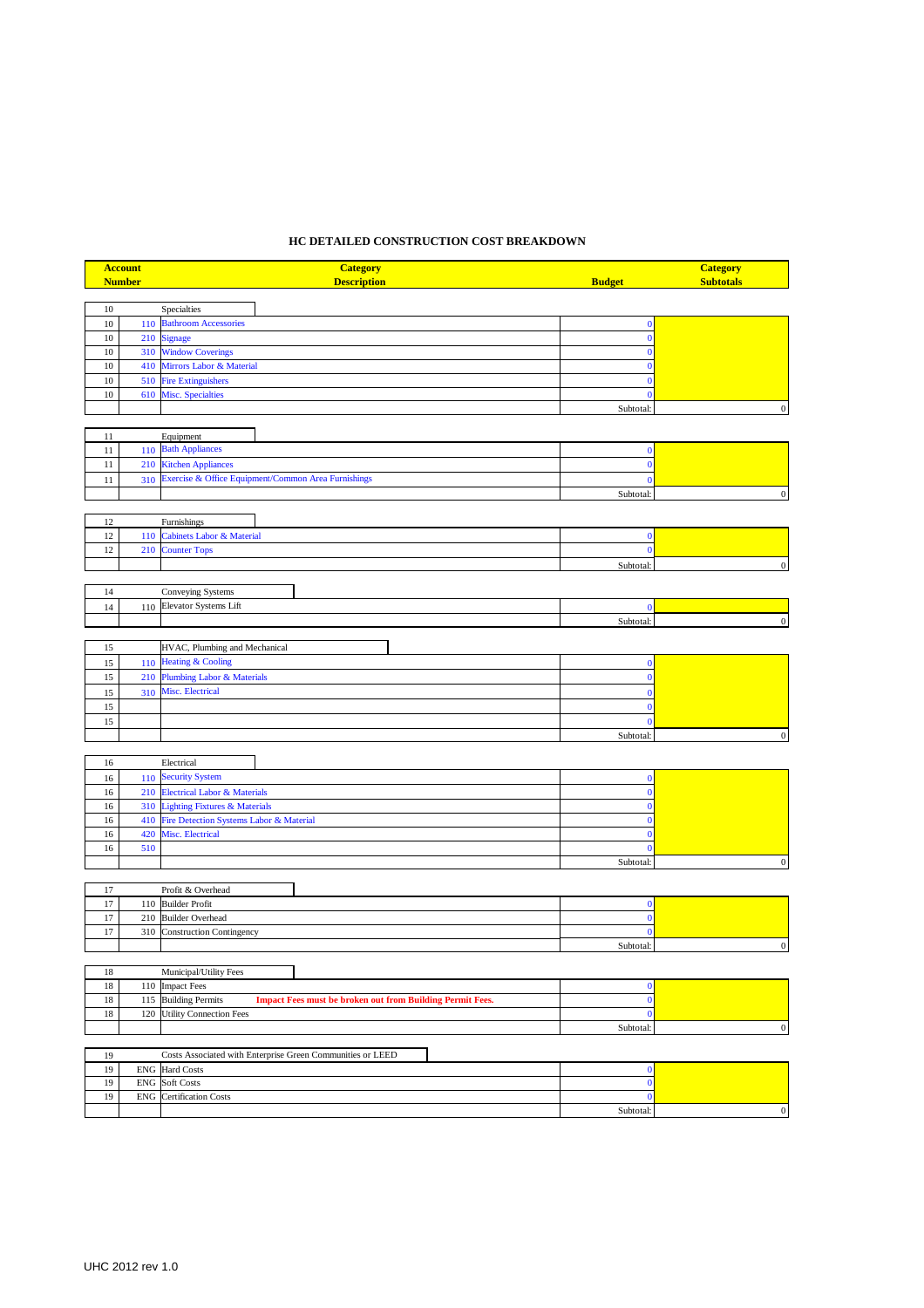| List and indicate Eligible Basis by Credit Type (Residential Portion Only) Adequately describe all "Other" Categories |       |                                      |                                            |                  |
|-----------------------------------------------------------------------------------------------------------------------|-------|--------------------------------------|--------------------------------------------|------------------|
| <b>Itemized Cost</b>                                                                                                  |       | <b>Actual Cost</b>                   | Eligible Basis by Credit Type<br>4% Credit | 9% Credit        |
| <b>Purchase Land and buildings</b>                                                                                    |       |                                      |                                            |                  |
| Land                                                                                                                  |       | $\bf{0}$                             |                                            |                  |
| <b>Existing Structures</b>                                                                                            |       | $\bf{0}$                             | $\boldsymbol{0}$                           |                  |
| <b>Existing Structures Acquisition Fee</b>                                                                            |       | $\mathbf{0}$                         | $\Omega$                                   |                  |
| Demolition                                                                                                            |       | $\boldsymbol{0}$                     |                                            |                  |
| Other (Specify)                                                                                                       |       | $\bf{0}$                             |                                            |                  |
| <b>Site Work</b>                                                                                                      | Total | $\mathbf{0}$                         | $\mathbf{0}$                               |                  |
| 2 On-Site Work                                                                                                        |       | $\boldsymbol{0}$                     | $\boldsymbol{0}$                           | $\boldsymbol{0}$ |
| 2 Off Site Improvement                                                                                                |       | $\boldsymbol{0}$                     | $\boldsymbol{0}$                           | $\boldsymbol{0}$ |
| Other (Specify)                                                                                                       |       | $\mathbf{0}$                         | $\boldsymbol{0}$                           | $\boldsymbol{0}$ |
|                                                                                                                       | Total | $\mathbf{0}$                         | $\boldsymbol{0}$                           | $\boldsymbol{0}$ |
| <b>Rehab and/or New Construction</b>                                                                                  |       |                                      |                                            |                  |
| 1 General Requirements                                                                                                |       | $\bf{0}$                             | $\boldsymbol{0}$                           | $\boldsymbol{0}$ |
| 3 Concrete                                                                                                            |       | $\boldsymbol{0}$                     | $\boldsymbol{0}$                           | $\boldsymbol{0}$ |
| 4 Masonry                                                                                                             |       | $\boldsymbol{0}$                     | $\boldsymbol{0}$                           | $\boldsymbol{0}$ |
| 5 Metals                                                                                                              |       | $\boldsymbol{0}$                     | $\boldsymbol{0}$                           | $\boldsymbol{0}$ |
| 6 Wood                                                                                                                |       | $\bf{0}$                             | $\boldsymbol{0}$                           | $\boldsymbol{0}$ |
| 7 Thermal/Moisture Protection                                                                                         |       | $\boldsymbol{0}$                     | $\boldsymbol{0}$                           | $\boldsymbol{0}$ |
| 8 Door and Windows                                                                                                    |       | $\boldsymbol{0}$                     | $\mathbf{0}$                               | $\boldsymbol{0}$ |
| 9 Finishes                                                                                                            |       | $\boldsymbol{0}$                     | $\boldsymbol{0}$                           | $\boldsymbol{0}$ |
| 10 Specialties                                                                                                        |       | $\boldsymbol{0}$                     | $\boldsymbol{0}$                           | $\boldsymbol{0}$ |
| 11 Equipment                                                                                                          |       | $\boldsymbol{0}$                     | $\boldsymbol{0}$                           | $\boldsymbol{0}$ |
| 12 Furnishings                                                                                                        |       | $\boldsymbol{0}$                     | $\boldsymbol{0}$                           | $\boldsymbol{0}$ |
| 14 Conveying Systems                                                                                                  |       | $\boldsymbol{0}$                     | $\boldsymbol{0}$                           | $\boldsymbol{0}$ |
| 15 Mechanical                                                                                                         |       | $\boldsymbol{0}$                     | $\boldsymbol{0}$                           | $\boldsymbol{0}$ |
| 16 Electrical                                                                                                         |       | $\boldsymbol{0}$                     | $\boldsymbol{0}$<br>$\mathbf{0}$           | $\boldsymbol{0}$ |
| 18 Impact Fees and Building Permits<br>19 ENG                                                                         |       | $\boldsymbol{0}$<br>$\boldsymbol{0}$ |                                            | $\boldsymbol{0}$ |
| Other (specify)                                                                                                       |       | $\mathbf{0}$                         | $\boldsymbol{0}$                           | $\boldsymbol{0}$ |
|                                                                                                                       |       | $\mathbf{0}$                         | $\mathbf{0}$                               | $\boldsymbol{0}$ |
| Contingency                                                                                                           |       |                                      |                                            |                  |
| 17 Construction Contingency                                                                                           |       | $\boldsymbol{0}$                     | $\boldsymbol{0}$                           | $\boldsymbol{0}$ |
| Other (specify)                                                                                                       |       | $\bf{0}$                             | $\boldsymbol{0}$                           | $\mathbf{0}$     |
|                                                                                                                       | Total | $\mathbf{0}$                         | $\boldsymbol{0}$                           | $\boldsymbol{0}$ |
| <b>Architectural and Engineering Fees</b>                                                                             |       |                                      |                                            |                  |
| Architect Fee-Design                                                                                                  |       | $\bf{0}$                             | $\boldsymbol{0}$                           | $\boldsymbol{0}$ |
| Architect Fee-Supervision                                                                                             |       | $\bf{0}$                             | $\boldsymbol{0}$                           | $\boldsymbol{0}$ |
| <b>Survey</b>                                                                                                         |       | $\bf{0}$                             | $\boldsymbol{0}$                           | $\boldsymbol{0}$ |
| Civil Engineering                                                                                                     |       | $\boldsymbol{0}$                     | $\boldsymbol{0}$                           | $\boldsymbol{0}$ |
| Other (Specify)                                                                                                       |       | $\boldsymbol{0}$                     | $\boldsymbol{0}$                           | $\boldsymbol{0}$ |
| <b>Phase I Environmental</b>                                                                                          |       | $\bf{0}$                             | $\boldsymbol{0}$                           | $\boldsymbol{0}$ |
| Other (Specify)                                                                                                       |       | $\bf{0}$                             | $\boldsymbol{0}$                           | $\boldsymbol{0}$ |
|                                                                                                                       | Total | $\boldsymbol{0}$                     | $\boldsymbol{0}$                           | $\boldsymbol{0}$ |
| <b>Profit and Overhead**</b>                                                                                          |       |                                      |                                            |                  |
| 17 Builder Profit                                                                                                     |       | $\boldsymbol{0}$                     | $\boldsymbol{0}$                           | $\boldsymbol{0}$ |
| 17 Builder Overhead                                                                                                   |       | $\bf{0}$                             | $\boldsymbol{0}$                           | $\boldsymbol{0}$ |
| Developer's Overhead                                                                                                  |       | $\bf{0}$                             | $\boldsymbol{0}$                           | $\boldsymbol{0}$ |
| Developer's Fee                                                                                                       |       | $\bf{0}$                             | $\boldsymbol{0}$                           | $\boldsymbol{0}$ |
| Other Related Party Fees                                                                                              |       | $\bf{0}$                             | $\mathbf{0}$                               | $\mathbf{0}$     |
|                                                                                                                       | Total | $\overline{0}$                       | $\boldsymbol{0}$                           | $\boldsymbol{0}$ |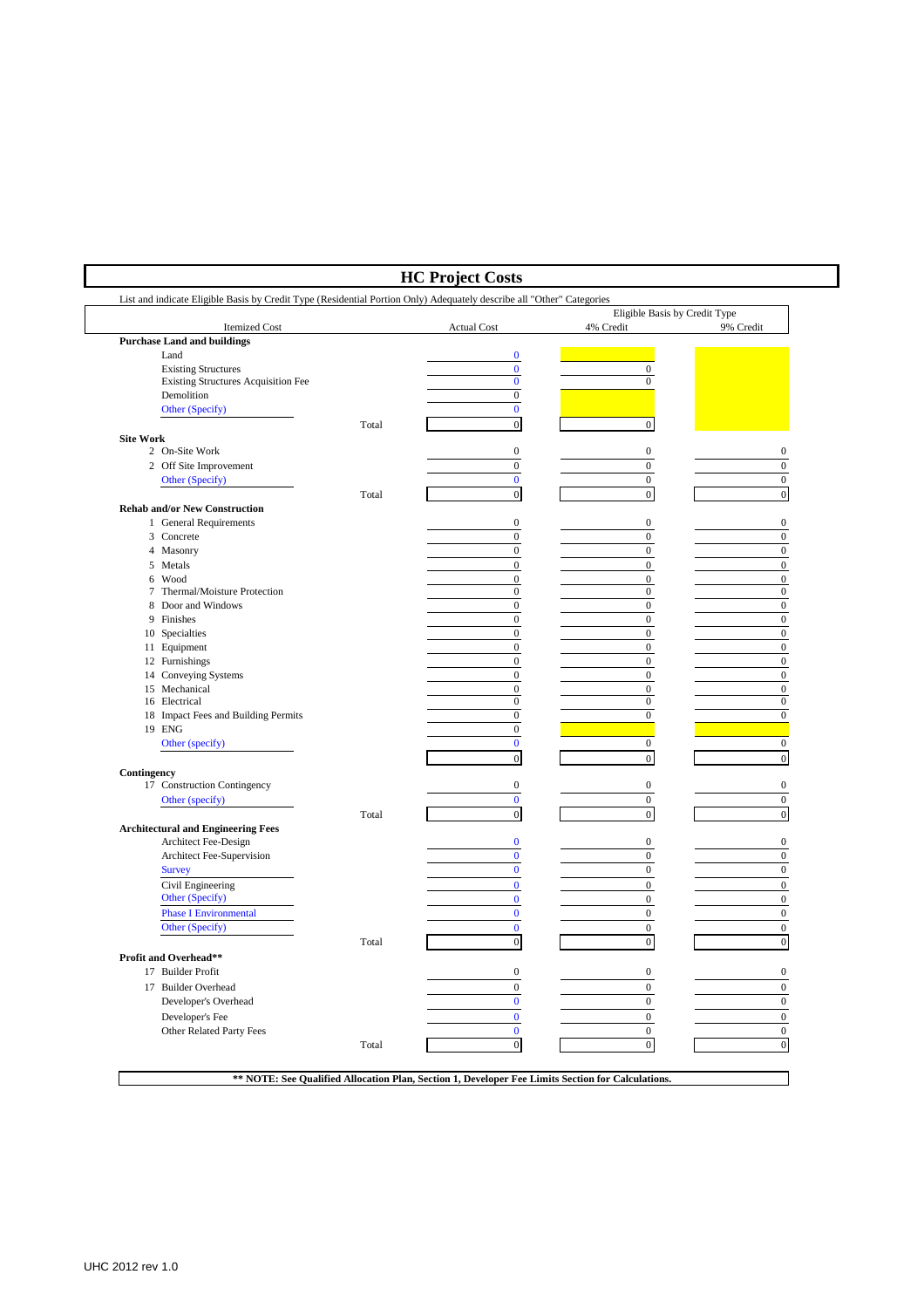|                                           |                           |                                                                               | Eligible Basis by Credit Type |           |
|-------------------------------------------|---------------------------|-------------------------------------------------------------------------------|-------------------------------|-----------|
| <b>Itemized Cost</b>                      |                           | <b>Actual Cost</b>                                                            | 4% Credit                     | 9% Credit |
| <b>Interim Financing Expenses</b>         |                           |                                                                               |                               |           |
| <b>Construction Casualty Insurance</b>    |                           | $\bf{0}$                                                                      | $\boldsymbol{0}$              |           |
| <b>Construction Period Interest</b>       |                           | $\bf{0}$                                                                      | $\overline{0}$                |           |
| <b>Construction Loan Fees</b>             |                           | $\bf{0}$                                                                      | $\mathbf{0}$                  |           |
| <b>Construction Appraisal</b>             |                           | $\bf{0}$                                                                      | $\mathbf{0}$                  |           |
| <b>Construction Legal Fees</b>            |                           | $\bf{0}$                                                                      | $\mathbf{0}$                  |           |
| Closing, Title & Recording<br>#VALUE!     |                           | $\bf{0}$                                                                      | $\mathbf{0}$                  |           |
| <b>Construction Period Property Taxes</b> |                           | $\bf{0}$                                                                      | $\mathbf{0}$                  |           |
|                                           |                           | $\bf{0}$                                                                      | $\mathbf{0}$                  |           |
|                                           |                           | $\bf{0}$                                                                      | $\mathbf{0}$                  |           |
|                                           |                           | $\bf{0}$                                                                      | $\mathbf{0}$                  |           |
| Interim Proration Schedule of Expenses    |                           | $\mathbf{0}$                                                                  | $\mathbf{0}$                  |           |
|                                           | Total                     | $\boldsymbol{0}$                                                              | $\mathbf{0}$                  |           |
| <b>Permanent Financing Expenses</b>       |                           |                                                                               |                               |           |
| Loan Origination Fee                      |                           | $\bf{0}$                                                                      |                               |           |
| Loan Credit Enhancement                   |                           | $\bf{0}$                                                                      |                               |           |
| Other (specify)                           |                           | $\mathbf{0}$                                                                  |                               |           |
| Permanent Proration Schedule of Expenses  |                           | $\boldsymbol{0}$                                                              |                               |           |
| Permanent Financing Legal Fees            |                           | $\bf{0}$                                                                      |                               |           |
| Closing, Title & Recording<br>#DIV/0!     |                           | $\mathbf{0}$                                                                  |                               |           |
| Other (specify)                           |                           | $\bf{0}$                                                                      |                               |           |
| Other (specify)                           |                           | $\mathbf{0}$                                                                  |                               |           |
|                                           | Total                     | $\overline{0}$                                                                |                               |           |
| Appropriate and Reasonable amounts        |                           |                                                                               |                               |           |
| must be entered below.                    |                           |                                                                               |                               |           |
| Soft Cost                                 |                           |                                                                               |                               |           |
| Market or Feasibility Study               |                           | $\bf{0}$                                                                      | $\mathbf{0}$                  |           |
| <b>UHC Housing Credit Fees</b>            |                           | 1,000                                                                         |                               |           |
| <b>Consultants or Processing Agent</b>    |                           | $\mathbf{0}$                                                                  |                               |           |
| <b>Environmental Study</b>                |                           | $\bf{0}$                                                                      |                               |           |
| Other (specify)                           |                           | $\mathbf{0}$                                                                  |                               |           |
| Other (specify)                           |                           | $\bf{0}$                                                                      |                               |           |
| Other (specify)                           |                           | $\mathbf{0}$                                                                  |                               |           |
|                                           | Total                     | 1,000                                                                         | $\boldsymbol{0}$              |           |
| <b>Syndication Costs</b>                  |                           |                                                                               |                               |           |
| Organization (Partnership)                |                           | $\bf{0}$                                                                      |                               |           |
| Bridge Loan Fees and Expenses             |                           | $\mathbf{0}$                                                                  |                               |           |
| Tax Opinion                               |                           | $\bf{0}$                                                                      |                               |           |
|                                           |                           | $\bf{0}$                                                                      | $\boldsymbol{0}$              |           |
| Accounting/Audit                          |                           | $\mathbf{0}$                                                                  |                               |           |
| Legal Fees                                |                           |                                                                               |                               |           |
| <b>Title Policy</b>                       |                           | $\mathbf{0}$                                                                  |                               |           |
|                                           | Total                     | $\boldsymbol{0}$                                                              | $\mathbf{0}$                  |           |
| <b>Project Reserves</b>                   |                           |                                                                               |                               |           |
| Rent-Up Reserve                           |                           | $\bf{0}$                                                                      |                               |           |
| <b>Operating Deficit Reserve</b>          |                           | $\mathbf{0}$                                                                  |                               |           |
| Funded Reserves for Replacement           |                           | $\bf{0}$                                                                      |                               |           |
| Other (specify)                           |                           | $\bf{0}$                                                                      |                               |           |
| Other (specify)                           |                           | $\mathbf{0}$                                                                  |                               |           |
|                                           | Total                     | $\boldsymbol{0}$                                                              |                               |           |
|                                           |                           |                                                                               |                               |           |
|                                           | <b>Total Project Cost</b> | 1,000                                                                         | $\overline{0}$                |           |
|                                           |                           | (2) NOTE: Total Project Cost must equal the Total Source of Funds on Page 18. |                               |           |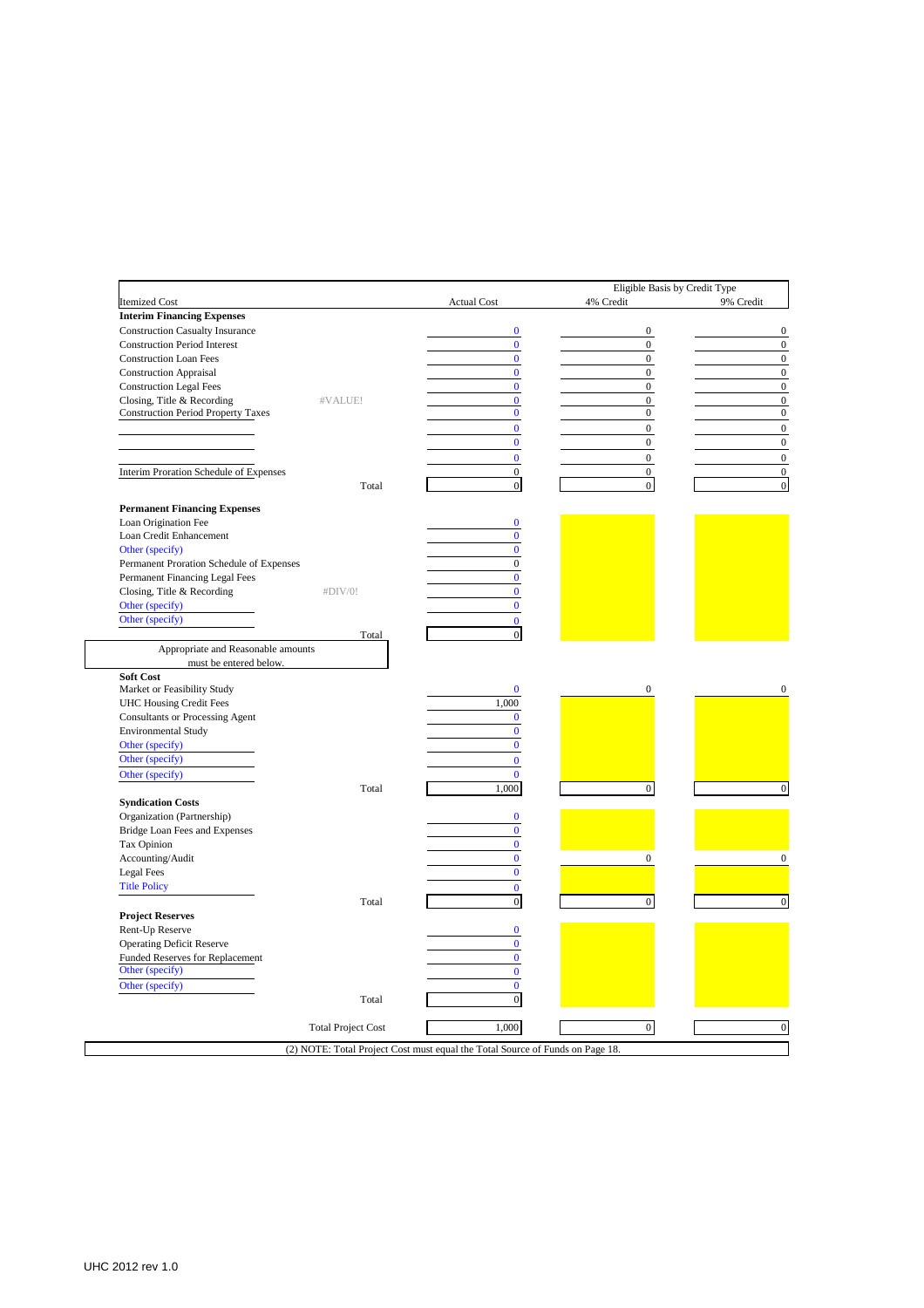| <b>Housing Credit Calculation</b>                                                                      | 4%               | 9%       |
|--------------------------------------------------------------------------------------------------------|------------------|----------|
| <b>Total Project Eligible Costs:</b>                                                                   | $\boldsymbol{0}$ |          |
| Less Community Service Facility or Fee basis adjustments                                               | $\Omega$         | $\Omega$ |
| Less Federal Grants for eligible development costs. List Grants with total amounts to the right.       |                  |          |
|                                                                                                        | $\Omega$         | $\Omega$ |
| Less amount of amenities that are optionally available to tenants on a fee basis                       | 0                |          |
| Less 30% additional DDA $&$ QCT building basis where applicable for scattered site projects            |                  |          |
| Less amount of nonqualified, nonrecourse financing                                                     |                  |          |
| Less non-qualifying units of higher quality                                                            | $\mathbf{0}$     |          |
| Less non-qualifying excess portion of higher quality units                                             | $\bf{0}$         |          |
| Less Federal Historic or Federal Energy Tax Credit (Residential Portion Only - Attach Detail)          | $\bf{0}$         |          |
| <b>Total Eligible Basis</b>                                                                            | $\mathbf{0}$     | $\Omega$ |
| Multiplied by the Applicable Fraction<br>(Percent of HC Units or HC Square Footage, whichever is less) | 0%               | 0%       |
| <b>Total Qualified Basis</b>                                                                           | $\mathbf{0}$     | $\Omega$ |
| UHC Qualified Bonus Area or Designated Census Tract?                                                   |                  |          |
| $\mathbf X$<br>Yes<br>N <sub>0</sub>                                                                   | 100%             | 100.00%  |
| Building Acquisition & Fee:                                                                            | $\mathbf{0}$     | $\bf{0}$ |
| #######                                                                                                | 3.36%            | 9.00%    |
| Amount of Housing Credit by Type:                                                                      | $\Omega$         | $\Omega$ |
| Total Housing Credits based on Qualified Basis(4% + 9%):                                               | 0                |          |
| <b>Housing Credits Requested:</b>                                                                      |                  |          |

**Maximum Housing Credit Allocation is the lesser of \$1,000,000 or 20% of the State's available housing credit ceiling amount, per Project, Phase or Developer per Year**

|                                                                                                               |                                                        |     | <b>Housing Credits Proceed Information</b>                                                                           |       |                              |
|---------------------------------------------------------------------------------------------------------------|--------------------------------------------------------|-----|----------------------------------------------------------------------------------------------------------------------|-------|------------------------------|
| Provide information concerning the syndication and estimated proceeds expected from Housing Credit investors. |                                                        |     |                                                                                                                      |       |                              |
|                                                                                                               | Annual amount of Low-Income Housing Credits Requested: |     |                                                                                                                      | \$.   | $\theta$                     |
|                                                                                                               |                                                        |     | Syndication Rate: \$0.000 per credit dollar.                                                                         |       |                              |
|                                                                                                               | Gross proceeds from Housing Credit sale:               |     | Net proceeds to project:                                                                                             |       |                              |
| When will these funds be paid?                                                                                | Percent Paid in                                        | at: | <b>Estimated Date</b>                                                                                                |       | <b>Trigger Event</b>         |
|                                                                                                               |                                                        | at: |                                                                                                                      |       |                              |
|                                                                                                               |                                                        | at: |                                                                                                                      |       |                              |
|                                                                                                               |                                                        | at: |                                                                                                                      |       |                              |
|                                                                                                               |                                                        | at: |                                                                                                                      |       |                              |
| Total:                                                                                                        | $0\%$                                                  |     | <<< MUST EQUAL 100%                                                                                                  |       |                              |
|                                                                                                               | Letter of Interest Attached                            |     |                                                                                                                      |       | Type of Offering:<br>Select  |
|                                                                                                               | <b>Commitment Letter Attached</b>                      |     |                                                                                                                      |       | Type of Investors:<br>Select |
| Investor or Syndicator                                                                                        |                                                        |     | <u> 1989 - Johann Stein, marwolaethau a bhann an t-Amhain an t-Amhain an t-Amhain an t-Amhain an t-Amhain an t-A</u> |       |                              |
| Address                                                                                                       |                                                        |     |                                                                                                                      |       |                              |
| City                                                                                                          |                                                        |     |                                                                                                                      | State | Zip                          |
| Contact                                                                                                       |                                                        |     |                                                                                                                      | Tel.  | Fax                          |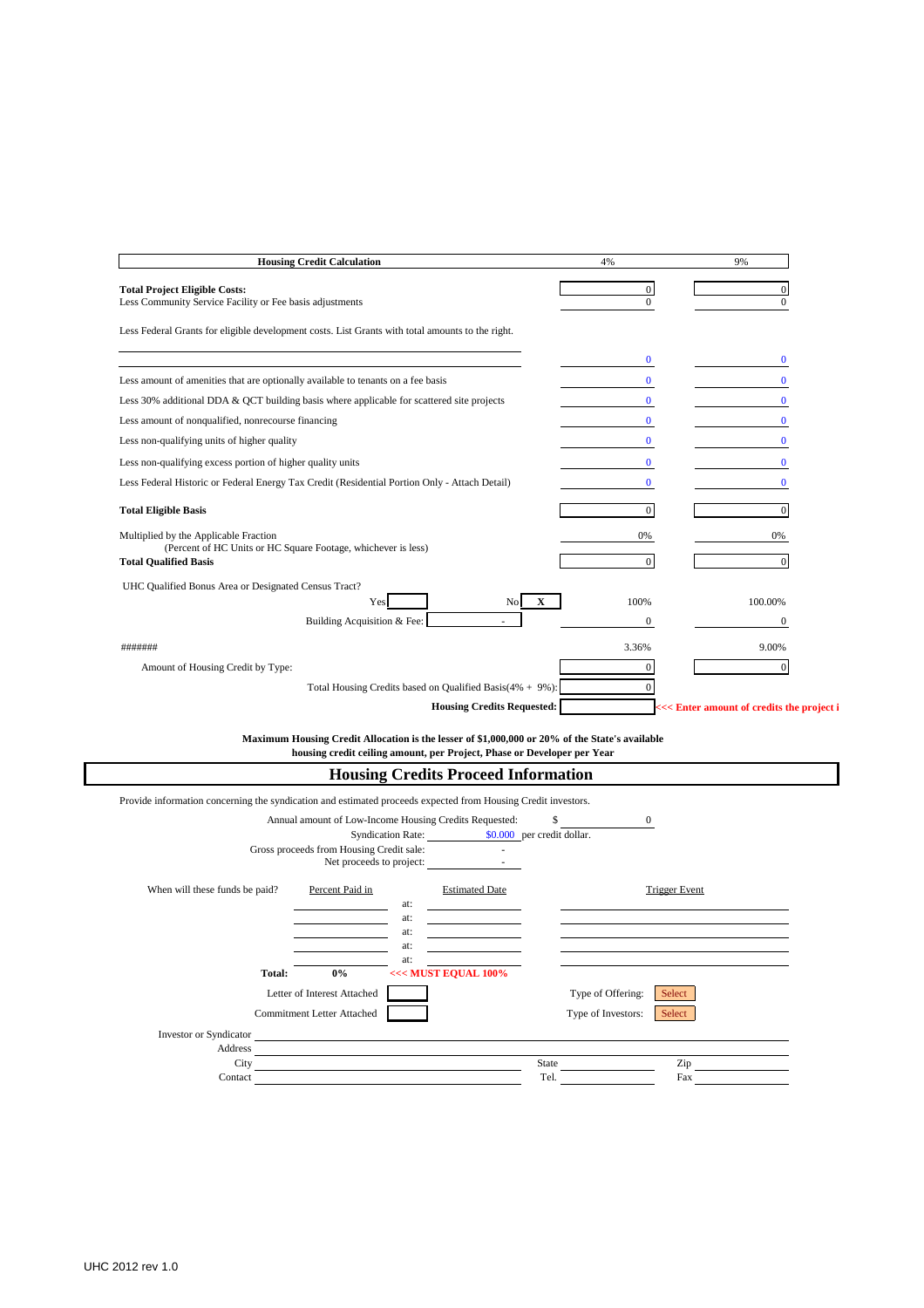# **Sources of Funds (Construction Financing)**



# **Source of Funds (Permanent Financing)**

| Financing                                                             |                                | Loan   |                          | Annual       | Rate of                    | Amort.                                     | Loan              |
|-----------------------------------------------------------------------|--------------------------------|--------|--------------------------|--------------|----------------------------|--------------------------------------------|-------------------|
| Source                                                                |                                | Amount |                          | Debt Service | Interest (8.5 etc.)        | (mos.)                                     | Type              |
|                                                                       |                                |        |                          |              |                            | If Cash flow/Zero Pay<br><b>Enter Zero</b> |                   |
| Debt Financing                                                        |                                |        |                          |              |                            |                                            |                   |
|                                                                       | $\sqrt{\frac{2}{3}}$           |        | $rac{1}{3}$              |              | 0.000                      | $\bf{0}$                                   | <b>Select One</b> |
| $\overline{2}$                                                        | $\mathbf{\hat{s}}$             |        |                          |              | 0.000                      | $\mathbf{0}$                               | <b>Select One</b> |
| 3                                                                     | \$                             |        | \$                       |              | 0.000                      | $\bf{0}$                                   | <b>Select One</b> |
|                                                                       | \$                             |        | \$                       |              | 0.000                      | $\bf{0}$                                   | <b>Select One</b> |
| <b>Deferred Developer's Fee</b><br>5                                  | $\mathsf{\$}$                  |        | \$                       |              | 0.000                      | $\bf{0}$                                   | Deferred Fee      |
| 6                                                                     | \$                             | $\sim$ | \$                       |              | 0.000                      | $\mathbf{0}$                               | <b>Select One</b> |
| 7                                                                     | \$                             |        | \$                       |              | 0.000                      | $\bf{0}$                                   | <b>Select One</b> |
| OWHLF<br><b>Select One</b><br>8                                       | \$                             |        | $\overline{\mathcal{S}}$ |              | #DIV/0!                    | $\overline{0}$                             | <b>Select One</b> |
| OWHLF<br><b>Select One</b><br>9                                       | $\boldsymbol{\mathsf{S}}$      |        | $\mathbb{S}$             |              | #DIV/0!                    | $\bf{0}$                                   | <b>Select One</b> |
| Other PJ<br>None<br>10                                                | $\overline{\mathbf{s}}$        | $\sim$ | $\mathsf{\$}$            | $\sim$       | 0.000                      | $\mathbf{0}$                               | <b>Select One</b> |
| Federal Housing Credit Equity                                         | \$                             |        |                          |              | <b>Financing Comments:</b> |                                            |                   |
| Federal Historic Credit Equity<br><b>State Historic Credit Equity</b> | \$<br>$\mathbf S$              |        |                          |              |                            |                                            |                   |
|                                                                       |                                |        |                          |              |                            |                                            |                   |
| Grants<br>(Provide details & letters of interest)                     |                                |        |                          |              |                            |                                            |                   |
|                                                                       |                                |        |                          |              |                            |                                            |                   |
| 2                                                                     | \$                             |        |                          |              |                            |                                            |                   |
| 3                                                                     | \$                             |        |                          |              |                            |                                            |                   |
| $\overline{A}$                                                        | $\mathsf{\$}$                  |        |                          |              |                            |                                            |                   |
| <b>Questar Energy Rebates</b><br>5<br>Rocky Mtn. Energy Rebates       | $\mathsf{\$}$<br>$\mathbf{\$}$ |        |                          |              |                            |                                            |                   |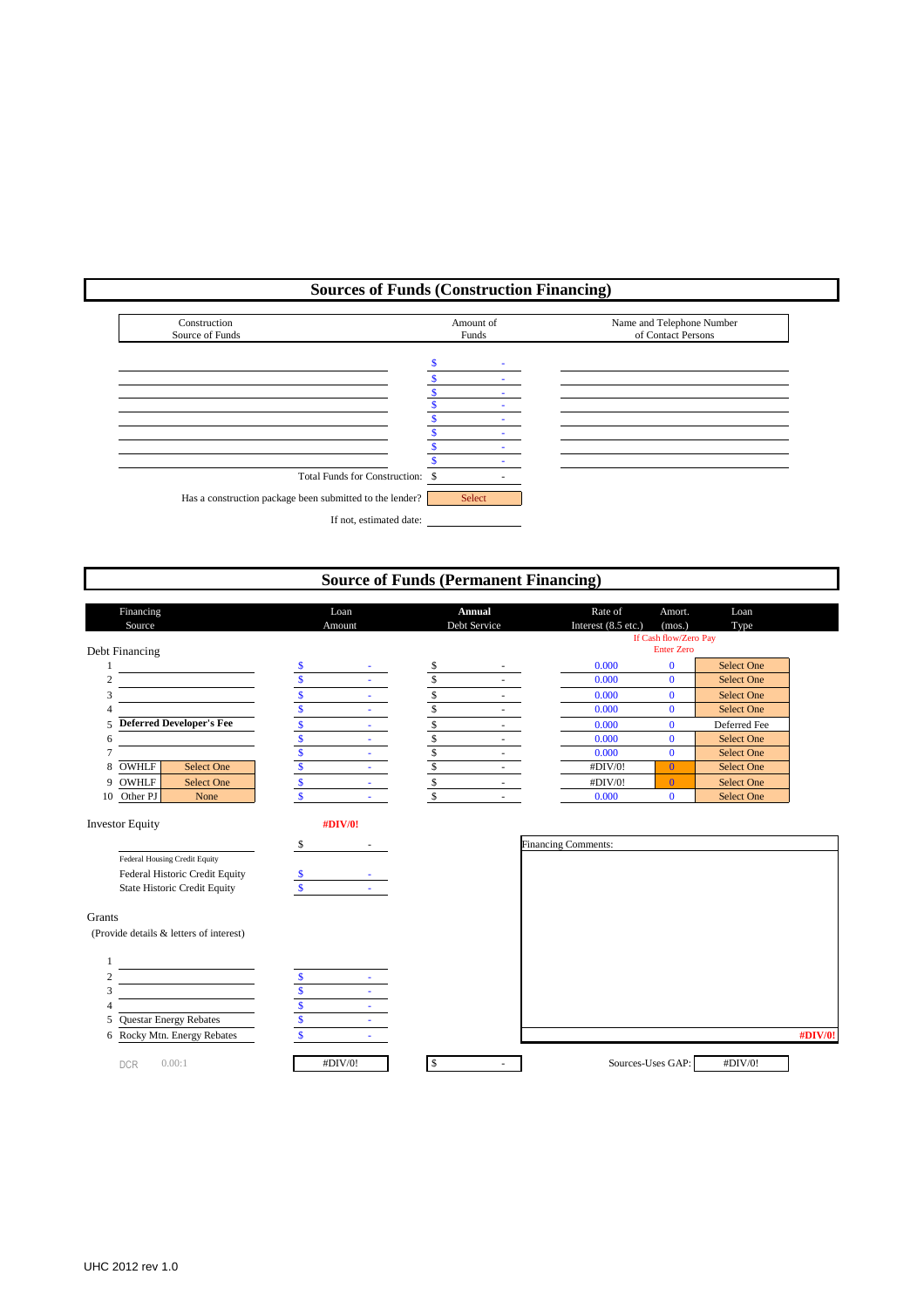# **Source of Funds (Grants and Other Monies)**

| Is any portion of the Sources of Funds, including CDBG or HOME funds, financed directly or indirectly from Federal,<br>Select<br>State or Local sources? |
|----------------------------------------------------------------------------------------------------------------------------------------------------------|
| Tax-exempt financed percentage:<br>$0.0\%$                                                                                                               |
| Permanent loan credit enhancement:<br>Select One                                                                                                         |
| <b>Existing Subsidies with Acquisition Projects:</b>                                                                                                     |
| <b>RD 515 RA</b><br>Section 236<br>Section 8 HAP<br>Section $221(d)(3)$ BMIR                                                                             |
| Select<br>Is HUD/RD Approval for Transfer of Physical Assets Required?                                                                                   |
| Does HAP/RA contract allow for annual increases?<br>Select                                                                                               |
| Contract Renewal Period:<br>HAP/RA expiration date:<br>VIS.                                                                                              |
| Has the HUD Mark to Market of RD RA renewal process commenced?<br>Select                                                                                 |
| HUD/RD Est. finalization date:                                                                                                                           |

# **Long Term Financing Sources and Contacts**

List in order of lien priority ALL sources of funding and contact names, addresses and telephone numbers:

|                | Company / Institution<br>Name & Complete Address                                                                                                       | *Status<br>Date | Contact Person & Title<br>Telephone and Fax Numbers |  |
|----------------|--------------------------------------------------------------------------------------------------------------------------------------------------------|-----------------|-----------------------------------------------------|--|
| $\mathbf{1}$   | <b>Debt Financing</b><br><u> 1989 - Johann Stein, fransk politiker (d. 1989)</u>                                                                       |                 |                                                     |  |
|                |                                                                                                                                                        |                 |                                                     |  |
| 2              |                                                                                                                                                        |                 |                                                     |  |
|                |                                                                                                                                                        |                 |                                                     |  |
|                |                                                                                                                                                        |                 |                                                     |  |
| 3              | <u> 1989 - Johann Stein, fransk politik (f. 1989)</u>                                                                                                  |                 |                                                     |  |
|                |                                                                                                                                                        |                 |                                                     |  |
|                |                                                                                                                                                        |                 |                                                     |  |
| $\overline{4}$ |                                                                                                                                                        |                 |                                                     |  |
|                |                                                                                                                                                        |                 |                                                     |  |
|                |                                                                                                                                                        |                 |                                                     |  |
|                |                                                                                                                                                        |                 |                                                     |  |
| 1              | <b>Equity Financing (Other than HC)</b>                                                                                                                |                 |                                                     |  |
|                |                                                                                                                                                        |                 |                                                     |  |
|                |                                                                                                                                                        |                 |                                                     |  |
| 1              | <b>Grant and Other Monies</b><br><u> 1980 - Johann Stoff, deutscher Stoffen und der Stoffen und der Stoffen und der Stoffen und der Stoffen und de</u> |                 |                                                     |  |
|                |                                                                                                                                                        |                 |                                                     |  |
|                |                                                                                                                                                        |                 |                                                     |  |
| $\overline{c}$ | the contract of the contract of the contract of the contract of the contract of                                                                        |                 |                                                     |  |
|                |                                                                                                                                                        |                 |                                                     |  |
|                |                                                                                                                                                        |                 |                                                     |  |
| 3              |                                                                                                                                                        |                 |                                                     |  |
|                |                                                                                                                                                        |                 |                                                     |  |
|                |                                                                                                                                                        |                 |                                                     |  |

**\*Status codes: LOI=Letter of Intent, NA=No formal action taken; A=Application formally submitted; C=Commitment received. Attach proof of status.**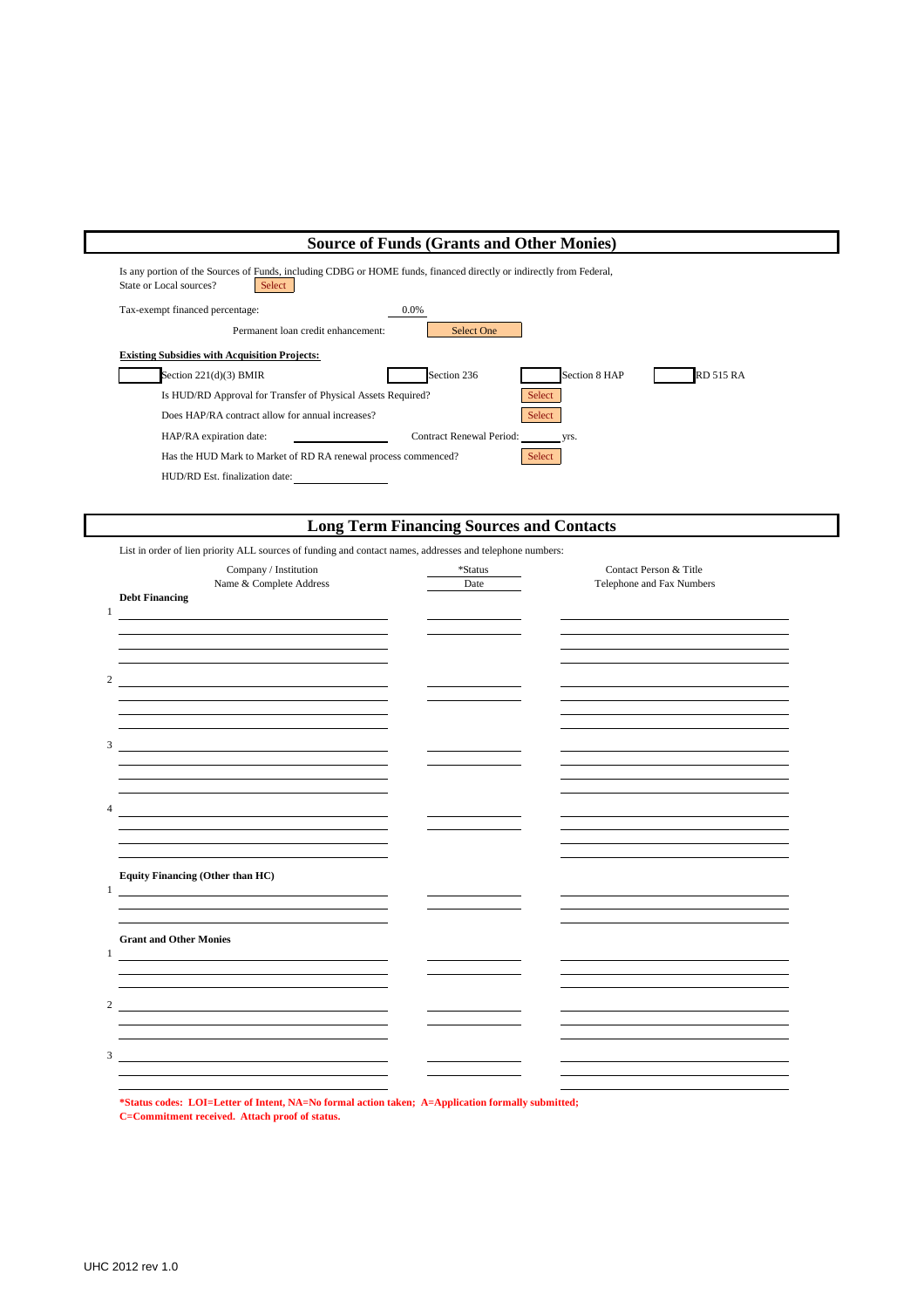|                |                                                                                                                                                                                                   |                                 |                          | <b>Energy and Equipment</b>                                          |                      |                                                                                                           |                      |                      |
|----------------|---------------------------------------------------------------------------------------------------------------------------------------------------------------------------------------------------|---------------------------------|--------------------------|----------------------------------------------------------------------|----------------------|-----------------------------------------------------------------------------------------------------------|----------------------|----------------------|
|                | Equipment Included with Units (Low-Income Units)                                                                                                                                                  |                                 |                          |                                                                      |                      |                                                                                                           |                      |                      |
|                | Range<br>Dishwasher                                                                                                                                                                               | Refrigerator<br>Kitch. Exhaust  |                          | Disposal<br>Laundry Fac.                                             |                      | Air Conditioning<br>Washer/Dryer Hookups                                                                  |                      |                      |
| $\overline{0}$ | <b>Lighting Occupancy Sensor</b><br>Storage, Garages & Bathrooms                                                                                                                                  |                                 | 0%                       | Fluorescent Lights (Percent of fixtures)                             |                      | Lease must stipulate that Owner will provide and install fluorescent lights                               |                      |                      |
|                | Energy and Equipment Information in low-income units                                                                                                                                              |                                 |                          |                                                                      |                      |                                                                                                           |                      |                      |
|                |                                                                                                                                                                                                   |                                 |                          | Type of System                                                       |                      |                                                                                                           |                      |                      |
|                | <b>Energy Equipment</b>                                                                                                                                                                           |                                 |                          | (GFWA, Hot Water, etc.)                                              |                      | Rating                                                                                                    |                      |                      |
|                | Domestic Hot Water                                                                                                                                                                                |                                 |                          |                                                                      |                      |                                                                                                           |                      |                      |
|                | Heating<br>Air Conditioning                                                                                                                                                                       |                                 |                          |                                                                      |                      |                                                                                                           |                      |                      |
| $\overline{0}$ | Equipment Included with Units (Market-rate Units)<br>Range<br>Dishwasher<br><b>Lighting Occupancy Sensor</b><br>Storage, Garages & Bathrooms                                                      | Refrigerator<br>Kitch. Exhaust  | 0%                       | Disposal<br>Laundry Fac.<br>Fluorescent Lights (Percent of fixtures) |                      | Air Conditioning<br>Washer/Dryer Hookups                                                                  |                      |                      |
|                |                                                                                                                                                                                                   |                                 |                          | <b>Monthly Utility Allowance Calculations</b>                        |                      |                                                                                                           |                      |                      |
|                |                                                                                                                                                                                                   |                                 |                          |                                                                      |                      | ENTER allowance (PAID by TENANT) by Unit type                                                             |                      |                      |
| <b>Type</b>    | <b>Utilities</b>                                                                                                                                                                                  | List only Utilities<br>Paid By  | SRO<br>Studio            | $\mathbf{1}$                                                         | $\sqrt{2}$           | 3                                                                                                         | $\overline{4}$       | 5                    |
| G              | Heating                                                                                                                                                                                           | <b>Tenant</b>                   | $\bf{0}$                 | $\bf{0}$                                                             | $\bf{0}$             | $\bf{0}$                                                                                                  | $\bf{0}$             | $\bf{0}$             |
| Е              | Cooking                                                                                                                                                                                           | <b>Tenant</b>                   | $\bf{0}$                 | $\bf{0}$                                                             | $\bf{0}$             | $\mathbf{0}$                                                                                              | $\bf{0}$             | $\bf{0}$             |
| Е              | Lighting                                                                                                                                                                                          | Tenant<br><b>Tenant</b>         | $\bf{0}$                 | $\bf{0}$                                                             | $\bf{0}$             | $\bf{0}$                                                                                                  | $\bf{0}$             | $\bf{0}$             |
|                |                                                                                                                                                                                                   |                                 |                          |                                                                      |                      |                                                                                                           |                      |                      |
| Е              | Hot Water                                                                                                                                                                                         |                                 | $\bf{0}$                 | $\bf{0}$                                                             | $\bf{0}$             | $\mathbf{0}$                                                                                              | $\bf{0}$             | $\bf{0}$             |
| Е              | Air Conditioning<br>Sewer                                                                                                                                                                         | <b>Tenant</b><br><b>Tenant</b>  | $\mathbf{0}$<br>$\bf{0}$ | $\bf{0}$<br>$\bf{0}$                                                 | $\bf{0}$<br>$\bf{0}$ | $\bf{0}$<br>$\bf{0}$                                                                                      | $\bf{0}$<br>$\bf{0}$ | $\bf{0}$<br>$\bf{0}$ |
|                | Water                                                                                                                                                                                             | <b>Tenant</b>                   | $\bf{0}$                 | $\bf{0}$                                                             | $\bf{0}$             | $\bf{0}$                                                                                                  | $\bf{0}$             | $\bf{0}$             |
|                | Trash                                                                                                                                                                                             | <b>Tenant</b>                   | $\overline{0}$           | $\bf{0}$                                                             | $\bf{0}$             | $\mathbf{0}$                                                                                              | $\bf{0}$             | $\bf{0}$             |
|                | Dispatch                                                                                                                                                                                          | <b>Tenant</b>                   | $\bf{0}$                 | $\bf{0}$                                                             | $\mathbf{0}$         | $\bf{0}$                                                                                                  | $\bf{0}$             | $\bf{0}$             |
|                | Other?                                                                                                                                                                                            | <b>Tenant</b>                   | $\overline{0}$           | $\bf{0}$                                                             | $\bf{0}$             | $\bf{0}$                                                                                                  | $\bf{0}$             | $\bf{0}$             |
|                | Type: E=Electric, G=Gas, P=Propane                                                                                                                                                                | <b>Total Utility Allowance:</b> | $\mathbf{0}$             | $\Omega$<br>may be used instead of PHA Utility Allowances.           | $\mathbf{0}$         | $\mathbf{0}$<br>Energy Star Rater's Utility Estimates based on Plans & Specifications for the building(s) | $\mathbf{0}$         | $\mathbf{0}$         |
|                | Source of Utility Allowance Calculation (Documentation of Utility Calculations must be included)                                                                                                  |                                 |                          |                                                                      |                      |                                                                                                           |                      |                      |
|                | <b>Local PHA</b>                                                                                                                                                                                  | Utility Co.*                    |                          | Housing Authority or other                                           |                      |                                                                                                           |                      |                      |
|                | Rural Devel.                                                                                                                                                                                      | HUD                             |                          | <b>Energy Star Rater Calculation</b>                                 |                      |                                                                                                           |                      |                      |
|                | *Using these sources after the building(s) is/are placed-in-service precludes the use of PHA Allowances in future years.                                                                          |                                 |                          |                                                                      |                      |                                                                                                           |                      |                      |
|                | <b>COMMON AREA PERSONNEL UNIT(S) ELECTION:</b>                                                                                                                                                    |                                 |                          |                                                                      |                      | Maximum Units based on project size: 0                                                                    |                      |                      |
|                | Projects may elect to set-aside personnel units. Indicate the unit(s) by type and physical description:<br>These unit are not to be included in the Low-Income<br>units in the following section. |                                 |                          | Permitted Use                                                        | <b>Baths</b>         | Unit Type<br>(2-bed, Studio)                                                                              | Sq. Ft.              |                      |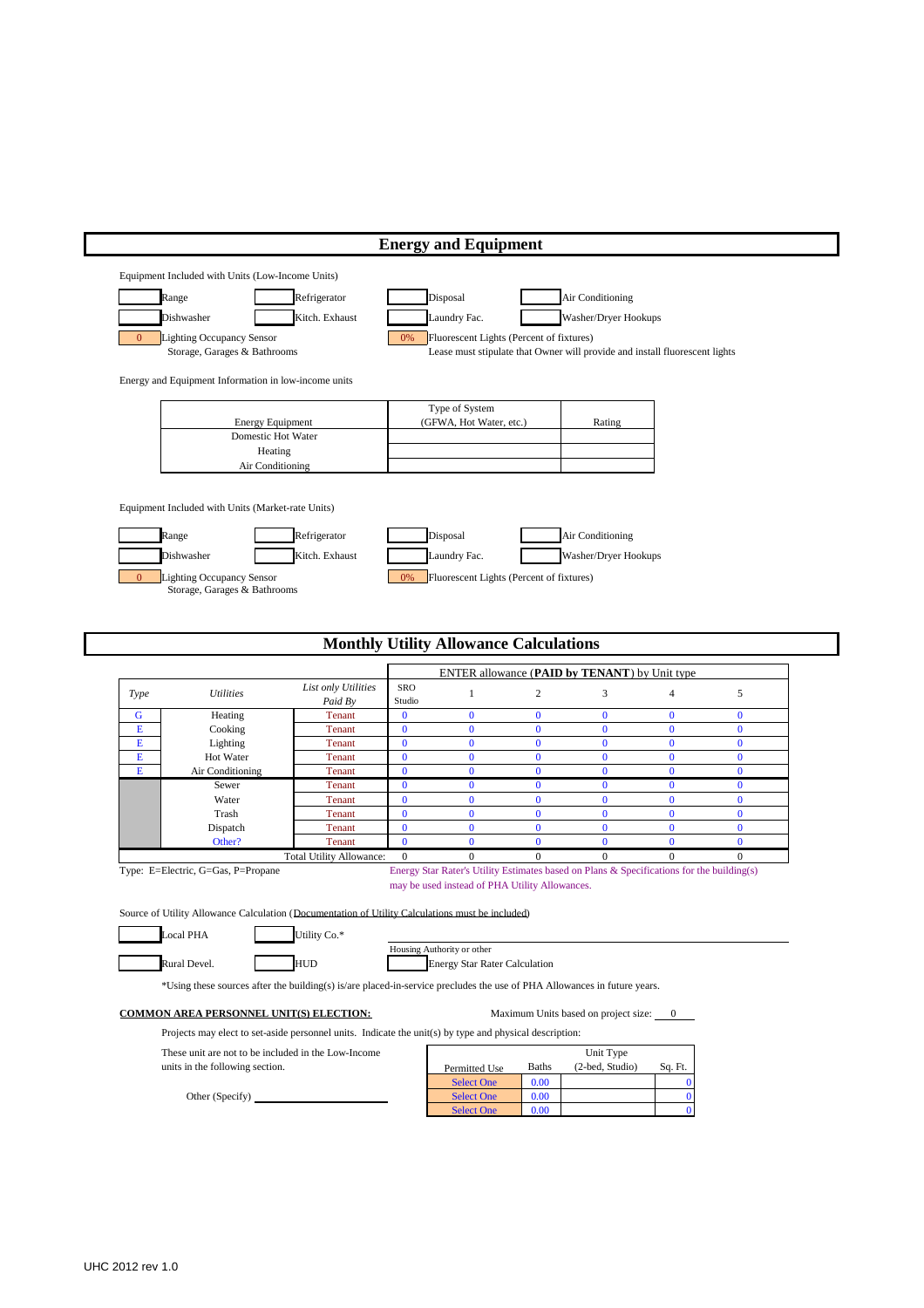## **Proposed Contractual Rent Targeting Analysis**

Project Rents (Note: actual rents plus the amount of utilities paid by tenants cannot exceed low-income rent levels. List the applicable County Low-Income Rents SRO *Bedrooms* from the attached schedule. Studio  $\frac{1}{2}$  3<br>
Studio  $\frac{1}{4N/A}$   $\frac{2}{\frac{4N}{A}}$   $\frac{3}{\frac{4N}{A}}$ 50% of AMI Maximum Limit - Including Utilities #N/A #N/A #N/A #N/A #N/A #N/A 60% of AMI Maximum Limit - Including Utilities  $\frac{1}{\text{H}N/A}$ #N/A #N/A #N/A #N/A #N/A #N/A **PROJECTED PROFORMA - Low-Income Units Only << Select a Valid County (cell C166) >>** List the estimated monthly income for the low-income units. 20/50 Election Total low-income units: 0 Deep Skewing Rent Unit Type Bathrooms / Unit AMI Monthly base rent Total Monthly Base Average SRO/Studio, 1,2,3 1, 2, 1.75, etc. Number of Units Target per unit rent by unit type Sq. Ft. per Unit Hi-Band (> 45%)  $0 \hspace{2.5cm} 0$  $0 \hspace{2.5cm} 0$  $0 \hspace{2.5cm} 0$  $\mathbf 0$ (Range: 40% - 45%)  $\mathbf 0$ Mid-Band Rents<br>
Range: 40% - 45% Mid-Band Rents  $\mathbf 0$  $\mathbf 0$  $\mathbf 0$  $\mathbf 0$  $\mathbf 0$  $\mathbf 0$  $\text{Cov-Band}$ <br>  $(40\%)$  $0$  0  $0$ (< 40%)  $0 \hspace{2.5cm} 0$  $0 \hspace{2.5cm} 0$ Other income per unit: 0 0 Sq.Ft. AMI: 0.00% DCR: 0.000 Low Low Total low-income rents: 0 Cash flow:  $#DIV/0!$   $#DIV/0!$ Vacancy Rate  $\text{Inc. Score: } 0$   $\qquad \qquad \text{Vacancy Rate}$  9% 0 Total Monthly Income: 0 **Expense inflator must be 1% greater than income inflator** % **PROJECTED PROFORMA - Market-Rate Units Only** List the estimated monthly income for the market-rate units. Total market-rate units: 0 Unit Type Total Bathrooms Monthly base rent Total Monthly Base Average Total Bathrooms SRO/Studio .25/.75/1 or multiples Number of Units per unit rent by unit type Sq. Ft. per Unit 0 0 0 0 0 0 0 0 0 0 0 0 0 0 0 0 0 0 0 0 0 Other income per unit: 0 0 Sq.Ft. 0 Total market rents: 0 Less Vacancy 26 20 20 Total Monthly Income: 0 Enter the estimated annual percentage increase in annual income %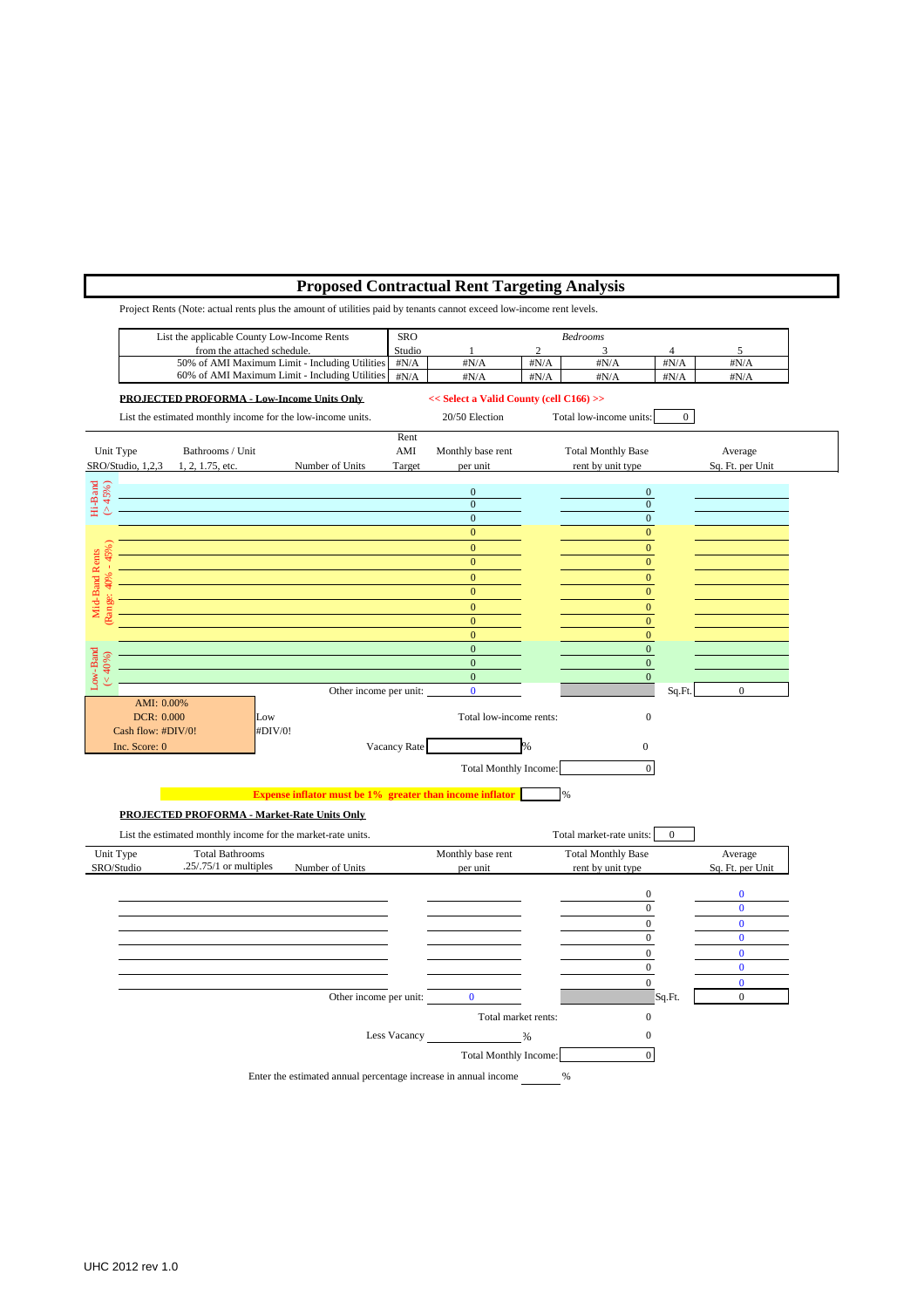|                               |                                                                           |                              |                                            |                          | <b>Proposed and Market Study Rent Analysis</b>            |                                                       |                        |                     |                  |
|-------------------------------|---------------------------------------------------------------------------|------------------------------|--------------------------------------------|--------------------------|-----------------------------------------------------------|-------------------------------------------------------|------------------------|---------------------|------------------|
| Type                          | HC Rents                                                                  | Units                        | Market Rents*                              | Margin                   |                                                           | <b>Unrestricted Rents</b>                             | Type                   | <b>Market Rents</b> | Margin           |
| $\mathbf{0}$                  | \$0                                                                       | $\boldsymbol{0}$             | \$0                                        | 0%                       |                                                           | \$0                                                   | $\boldsymbol{0}$       | \$0                 | $\overline{0}$   |
| $\mathbf{0}$                  | \$0                                                                       | $\boldsymbol{0}$             | \$0                                        | 0%                       |                                                           | \$0                                                   | $\boldsymbol{0}$       | \$0                 | $\boldsymbol{0}$ |
| $\mathbf{0}$                  | \$0                                                                       | $\boldsymbol{0}$             | \$0                                        | 0%                       |                                                           | \$0                                                   | $\boldsymbol{0}$       | \$0                 | $\boldsymbol{0}$ |
| $\boldsymbol{0}$              | \$0                                                                       | $\boldsymbol{0}$             | \$0                                        | 0%                       |                                                           | \$0                                                   | $\boldsymbol{0}$       | \$0                 | $\boldsymbol{0}$ |
| $\mathbf{0}$                  | \$0<br>\$0                                                                | $\mathbf{0}$<br>$\mathbf{0}$ | \$0                                        | 0%                       |                                                           | \$0                                                   | $\mathbf{0}$           | \$0<br>\$0          | $\mathbf{0}$     |
| $\mathbf{0}$                  |                                                                           |                              | \$0                                        | 0%                       |                                                           | \$0                                                   | $\boldsymbol{0}$       |                     | $\boldsymbol{0}$ |
| $\boldsymbol{0}$              | \$0                                                                       | $\boldsymbol{0}$             | \$0                                        | 0%                       |                                                           | \$0                                                   | $\boldsymbol{0}$       | \$0                 | $\boldsymbol{0}$ |
| $\mathbf{0}$<br>$\mathbf{0}$  | \$0<br>\$0                                                                | $\boldsymbol{0}$<br>0        | \$0<br>\$0                                 | 0%<br>0%                 |                                                           |                                                       |                        |                     |                  |
| $\mathbf{0}$                  | \$0                                                                       | $\boldsymbol{0}$             | \$0                                        | 0%                       |                                                           |                                                       |                        |                     |                  |
| $\boldsymbol{0}$              | \$0                                                                       | $\boldsymbol{0}$             | \$0                                        | 0%                       |                                                           |                                                       |                        |                     |                  |
| $\mathbf{0}$                  | \$0                                                                       | $\boldsymbol{0}$             | \$0                                        | 0%                       |                                                           |                                                       |                        |                     |                  |
| $\mathbf{0}$                  | \$0                                                                       | $\overline{0}$               | \$0                                        | 0%                       |                                                           | * Market rents must be supported by the market study. |                        |                     |                  |
| $\mathbf{0}$                  | \$0                                                                       | $\overline{0}$               | \$0                                        | 0%                       |                                                           | Note: UHC advises that Credit unit rents be 10%       |                        |                     |                  |
|                               |                                                                           |                              |                                            |                          |                                                           | below market rents.                                   |                        |                     |                  |
|                               |                                                                           |                              |                                            |                          | <b>Annual Expense Information</b>                         |                                                       |                        |                     |                  |
| I. Administrative             |                                                                           |                              |                                            |                          | <b>III.</b> Operating Costs                               |                                                       |                        |                     |                  |
|                               | 1 Advertising                                                             |                              |                                            | $\bf{0}$                 | 1 Elevator                                                | $\bf{0}$                                              |                        |                     |                  |
|                               | 2 Management                                                              |                              |                                            | $\bf{0}$                 | 2 Electric (Common Area)                                  | $\bf{0}$                                              |                        |                     |                  |
| 3 Legal                       | 4 Partnership                                                             |                              |                                            | $\bf{0}$<br>$\mathbf{0}$ | 3 Gas (Common Area)<br>4 Water/Sewer                      | $\bf{0}$<br>$\bf{0}$                                  |                        |                     |                  |
|                               | 5 Accounting/Audit                                                        |                              |                                            | $\mathbf{0}$             | 5 Trash Removal                                           | $\mathbf{0}$                                          |                        |                     |                  |
|                               | 6 UHC Compliance Fee                                                      |                              |                                            | $\mathbf{0}$             | 6 Payroll                                                 |                                                       |                        |                     |                  |
| 7 Other                       |                                                                           |                              |                                            | $\bf{0}$                 | Management Salaries                                       | $\bf{0}$                                              |                        |                     |                  |
|                               | <b>Total Administrative Cost:</b>                                         |                              |                                            | $\boldsymbol{0}$         | Office/Accounting                                         | $\bf{0}$                                              |                        |                     |                  |
| <b>II.</b> Maintenance        |                                                                           |                              |                                            |                          | 7 Payroll Taxes                                           | $\bf{0}$<br>Salaries (Other)<br>$\bf{0}$              |                        |                     |                  |
|                               | 1 Interior Maint.                                                         |                              |                                            | $\bf{0}$                 | 8 Property Insurance                                      | $\bf{0}$                                              |                        |                     |                  |
|                               | 2 Int/Ext. Repairs                                                        |                              |                                            | $\bf{0}$                 | 9 Snow Removal                                            | $\bf{0}$                                              |                        |                     |                  |
|                               | 3 Exterminating                                                           |                              |                                            | $\bf{0}$<br>$\bf{0}$     | <b>Other General Exp</b>                                  | $\bf{0}$<br>$\bf{0}$                                  |                        |                     |                  |
|                               | 4 Landscaping<br>5 Paving/Grounds                                         |                              |                                            | $\bf{0}$                 | <b>Other General Exp</b><br><b>Total Operating Costs:</b> | $\boldsymbol{0}$                                      |                        |                     |                  |
|                               | 6 Materials                                                               |                              |                                            | $\bf{0}$                 |                                                           |                                                       | <b>Total Expenses:</b> |                     | $\mathbf{0}$     |
|                               | <b>Total Maintenance Cost:</b>                                            |                              |                                            | $\mathbf{0}$             |                                                           |                                                       |                        |                     |                  |
|                               |                                                                           |                              |                                            |                          | <b>IV.</b> Real Estate Taxes                              | <b>S</b>                                              |                        |                     |                  |
|                               |                                                                           |                              |                                            |                          |                                                           | Total Expenses (w/o reserves):                        |                        |                     | $\mathbf 0$      |
|                               | Replacement Reserve/Unit:                                                 |                              |                                            |                          |                                                           | Total Annual Capital Replacement Reserve: \$          |                        |                     |                  |
|                               |                                                                           |                              | Percentage increase in annual expenses:    |                          | %                                                         |                                                       |                        |                     |                  |
|                               |                                                                           |                              | HOW WERE EXPENSES AND RESERVES DETERMINED? |                          |                                                           |                                                       | Expenses/unit:         | #DIV/0!             | $/$ unit         |
|                               |                                                                           |                              |                                            |                          |                                                           |                                                       |                        |                     |                  |
|                               | <b>INCOME ANALYSIS SUMMARY</b>                                            |                              |                                            |                          |                                                           |                                                       |                        |                     |                  |
| Other Income                  | Gross scheduled HC rents                                                  |                              |                                            |                          | $\bf{0}$<br>$\boldsymbol{0}$                              |                                                       |                        |                     |                  |
|                               | Operating Subsidies - Specify *                                           |                              |                                            |                          | $\boldsymbol{0}$                                          |                                                       |                        |                     |                  |
|                               | Less vacancy                                                              |                              |                                            |                          | #DIV/0!                                                   |                                                       |                        |                     |                  |
| <b>Total Operating Income</b> |                                                                           |                              |                                            |                          | #DIV/0!                                                   |                                                       |                        |                     |                  |
|                               | Less Operating Expenses                                                   |                              |                                            |                          | $\boldsymbol{0}$                                          |                                                       |                        |                     |                  |
|                               | Less annual Capital Replacement Reserves                                  |                              |                                            |                          | $\boldsymbol{0}$                                          |                                                       |                        |                     |                  |
| Net Operating Income          | Less Annual Debt Service                                                  |                              |                                            |                          | #DIV/0!<br>$\bf{0}$                                       |                                                       |                        |                     |                  |
|                               |                                                                           |                              |                                            |                          | #DIV/0!                                                   |                                                       |                        |                     |                  |
| <b>NOI Before Taxes</b>       |                                                                           |                              |                                            |                          |                                                           |                                                       |                        |                     |                  |
|                               |                                                                           |                              |                                            |                          |                                                           |                                                       |                        |                     |                  |
|                               | Cash Flow per Unit: #DIV/0! #DIV/0!<br>Debt Service Coverage Ratio: 0.000 |                              |                                            |                          |                                                           |                                                       |                        |                     |                  |

\* Operating Subsidies include Rural Development Service 515 RA, HUD 236, Section 8 HAP, Continuum of Care, and Project Based HUD Vouchers.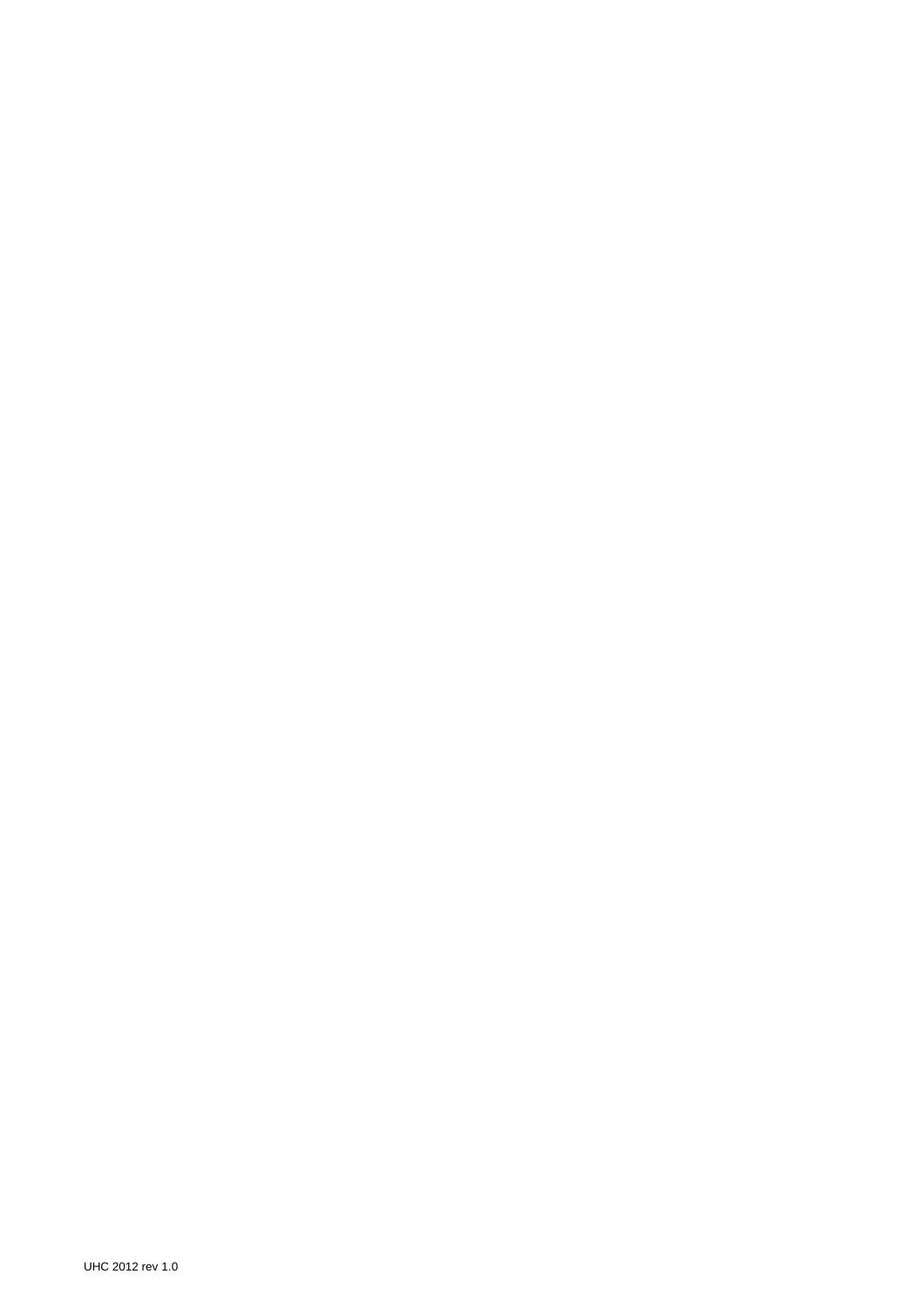# **Program Goal Explanation**

The goals of the Low-Income Housing Credit Program include the production of the largest number of affordable housing units, at the lowest possible cost, reserved for the longest period of time, with rents targeted toward the lowest possible income levels. Explain, in detail, how this application addresses the above objectives in the topic areas noted below. Use actual data from this application to illustrate your explanation.

| 1 Profit and Overhead Limitations:                                                                   | << You Must Address Each of the Topics in this Section >> |  |
|------------------------------------------------------------------------------------------------------|-----------------------------------------------------------|--|
|                                                                                                      |                                                           |  |
|                                                                                                      |                                                           |  |
|                                                                                                      |                                                           |  |
|                                                                                                      |                                                           |  |
|                                                                                                      |                                                           |  |
|                                                                                                      |                                                           |  |
| 2 Development Cost Efficiencies:                                                                     | << You Must Address Each of the Topics in this Section >> |  |
|                                                                                                      |                                                           |  |
|                                                                                                      |                                                           |  |
|                                                                                                      |                                                           |  |
|                                                                                                      |                                                           |  |
|                                                                                                      |                                                           |  |
|                                                                                                      |                                                           |  |
|                                                                                                      |                                                           |  |
| 3 Financing Innovations:                                                                             | << You Must Address Each of the Topics in this Section >> |  |
|                                                                                                      |                                                           |  |
|                                                                                                      |                                                           |  |
|                                                                                                      |                                                           |  |
|                                                                                                      |                                                           |  |
|                                                                                                      |                                                           |  |
|                                                                                                      |                                                           |  |
|                                                                                                      | << You Must Address Each of the Topics in this Section >> |  |
| 4 Maximizing Proceeds to the Project from the Housing Credit Allocation:                             |                                                           |  |
|                                                                                                      |                                                           |  |
|                                                                                                      |                                                           |  |
|                                                                                                      |                                                           |  |
|                                                                                                      |                                                           |  |
|                                                                                                      | << You Must Address Each of the Topics in this Section >> |  |
| 5 Maximizing the longevity of buildings and improvements while maintaining appeal and affordability: |                                                           |  |
|                                                                                                      |                                                           |  |
|                                                                                                      |                                                           |  |
|                                                                                                      |                                                           |  |
|                                                                                                      |                                                           |  |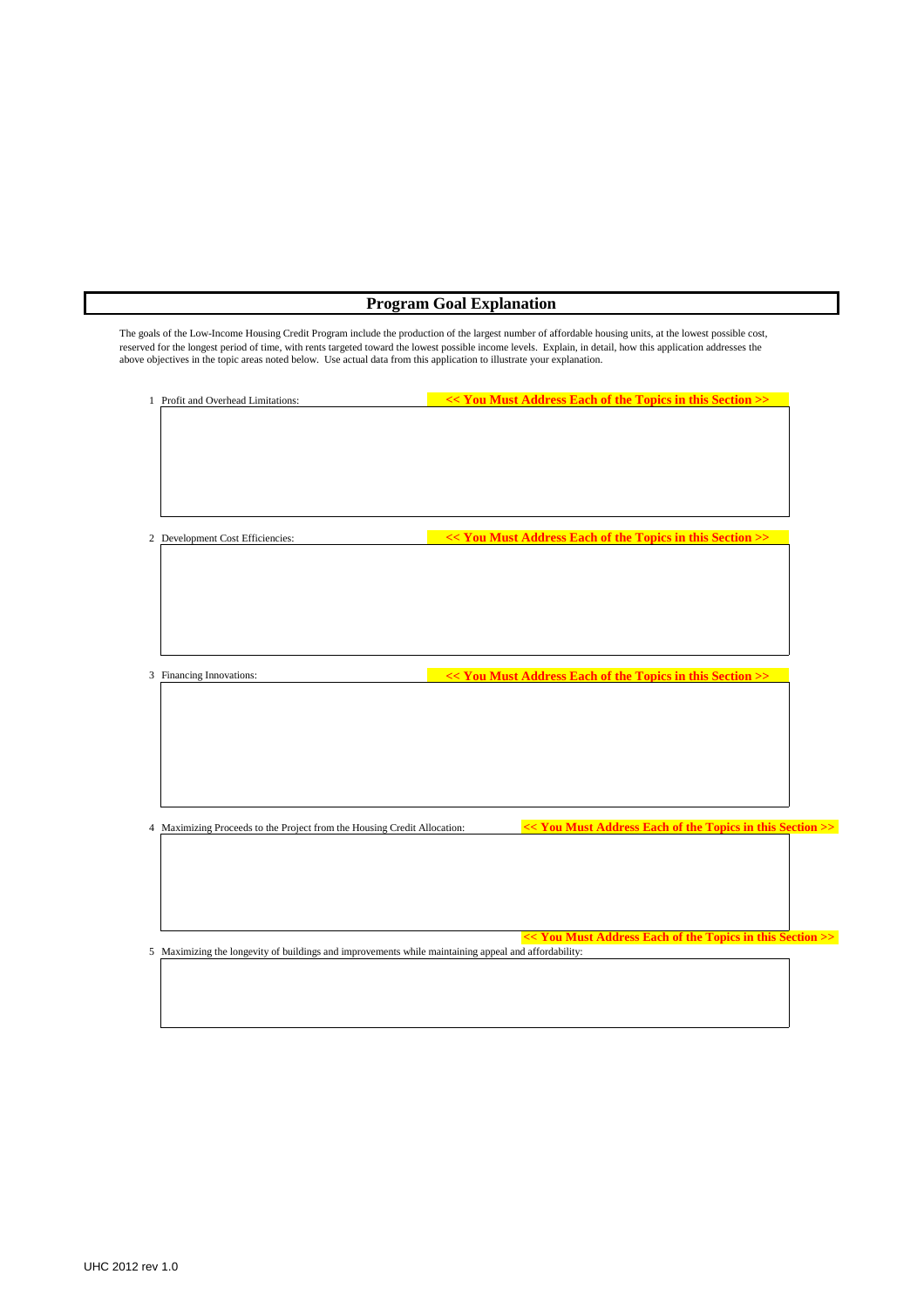# **Project Quality and Design Commitment**

Specify the PROJECT construction quality and durability features in the list provided. Indicate if you are designing to code, or upgrading and why. Additional explanation may be added by expanding the number of lines in the document.

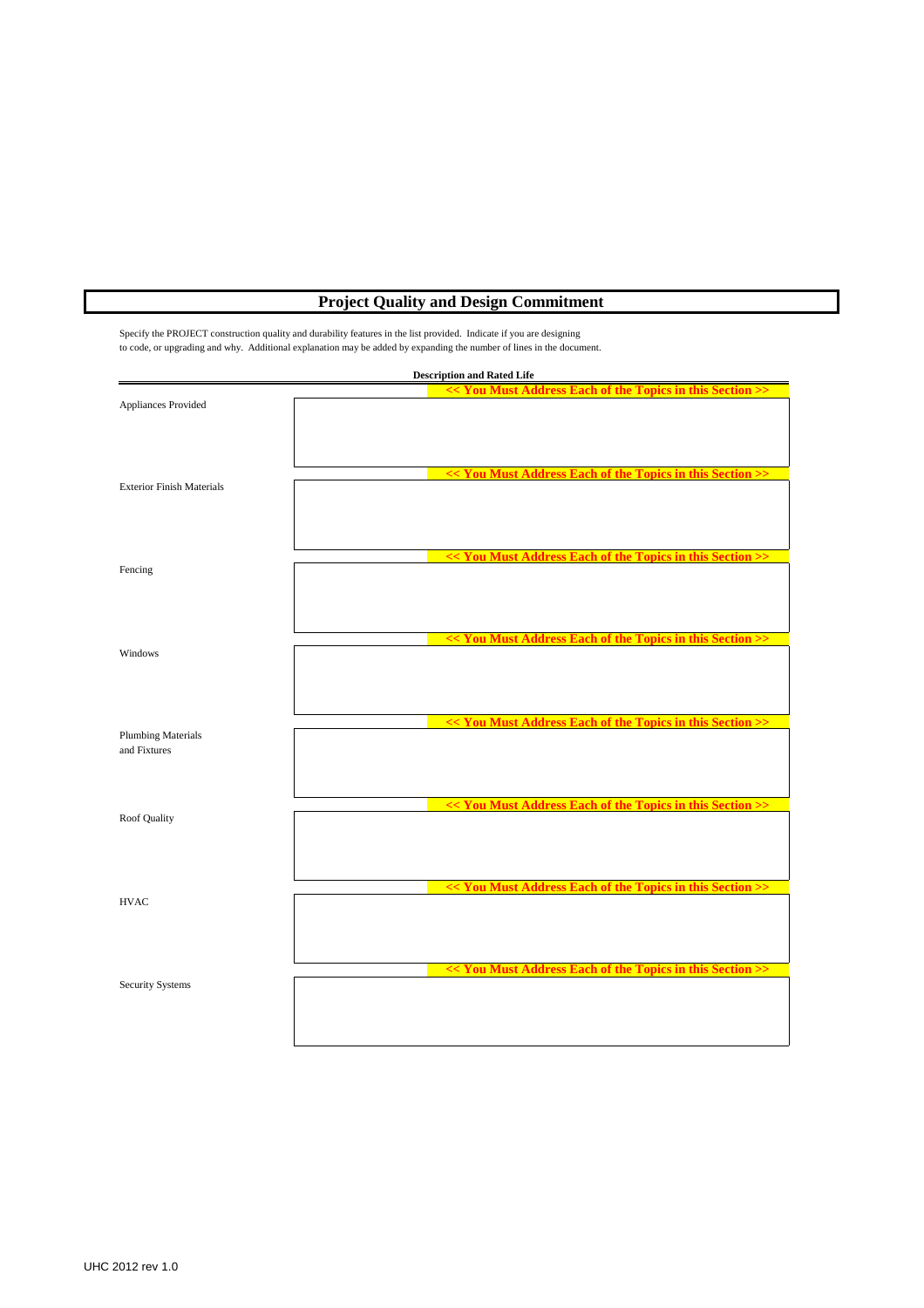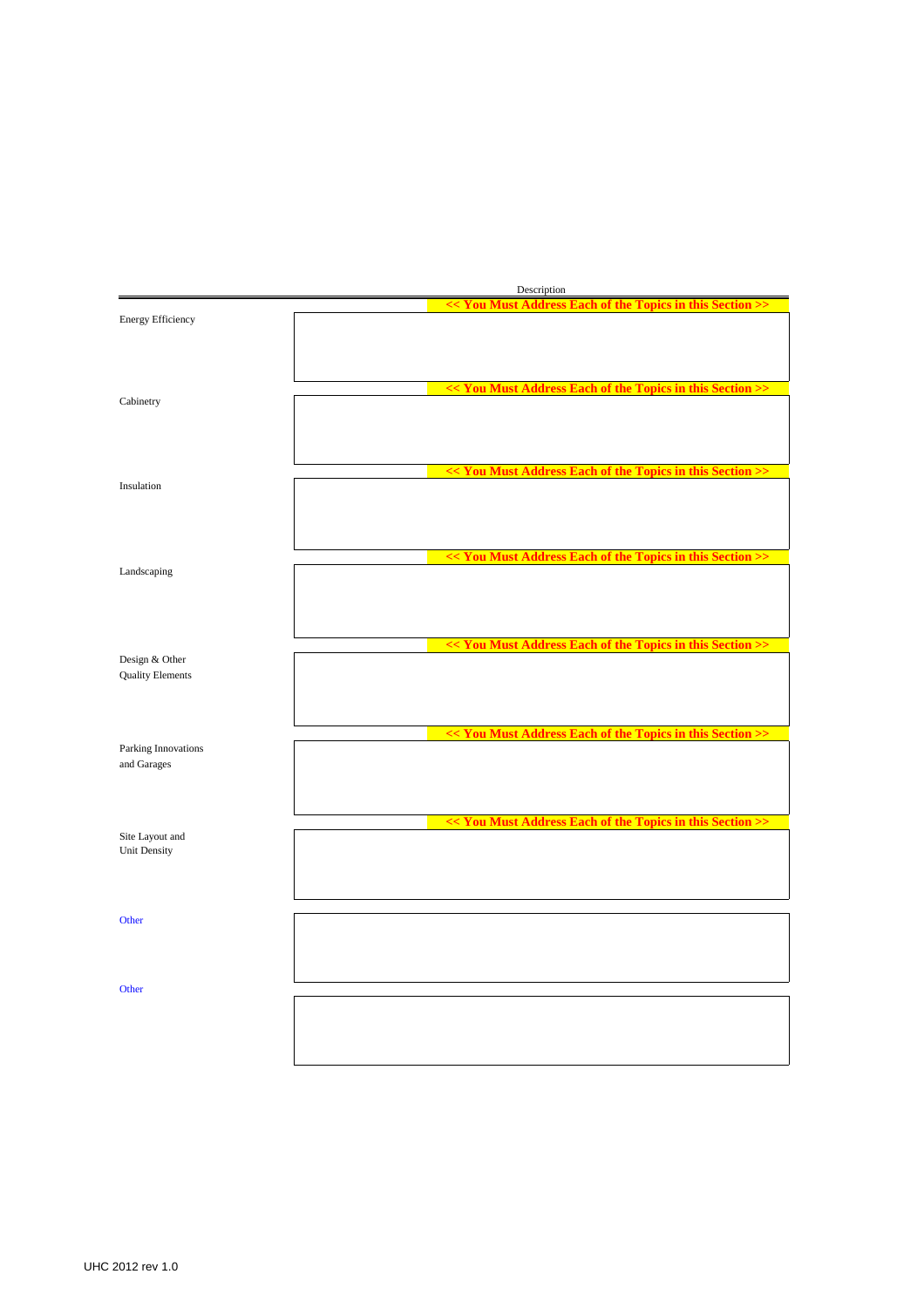## **State of Utah Low-Income Housing Credit Calculation**

State of Utah Housing Credits are available to projects at time of federal HC application. See QAP, State of Utah Credit section. (You may want to reduce the number of rent tiers at different rents/unit types to avoid confusion in managing the project.)

| <b>HC</b> Application |                    |               |              |                | <b>Proposal with State Housing Credits</b> |                   |                                      |                    |                                          |
|-----------------------|--------------------|---------------|--------------|----------------|--------------------------------------------|-------------------|--------------------------------------|--------------------|------------------------------------------|
| Unit<br>Type          | Number<br>of Units | Target<br>AMI | Net Rents    | Unit<br>Type   | Number of State Credit<br>Units            | <b>STC</b><br>AMI | Reduction in<br><b>Monthly Rents</b> |                    | Total Monthly<br><b>Income Reduction</b> |
| $\mathbf{0}$          | 0                  | 0%            | $\mathbf{0}$ | $\mathbf{0}$   | $\bf{0}$                                   | 0%                | 0                                    |                    |                                          |
| $\mathbf{0}$          | $\mathbf{0}$       | 0%            | $\mathbf{0}$ | $\overline{0}$ | $\Omega$                                   | 0%                | $\mathbf{0}$                         |                    |                                          |
| $\overline{0}$        | $\Omega$           | 0%            | $\mathbf{0}$ | $\overline{0}$ | $\Omega$                                   | 0%                | $\mathbf{0}$                         |                    |                                          |
| $\theta$              | 0                  | 0%            | $\mathbf{0}$ | $\overline{0}$ | $\Omega$                                   | 0%                | $\mathbf{0}$                         |                    |                                          |
| $\overline{0}$        | $\Omega$           | 0%            | $\Omega$     | $\theta$       | $\Omega$                                   | 0%                | $\mathbf{0}$                         |                    |                                          |
| 0                     | 0                  | 0%            | $\mathbf{0}$ | $\overline{0}$ | $\Omega$                                   | 0%                | $\mathbf{0}$                         |                    |                                          |
| $\overline{0}$        | $\Omega$           | 0%            | $\mathbf{0}$ | $\Omega$       | $\Omega$                                   | 0%                | 0                                    |                    |                                          |
| $\overline{0}$        | $\theta$           | 0%            | $\theta$     | $\theta$       | $\Omega$                                   | 0%                | $\mathbf{0}$                         |                    |                                          |
| $\overline{0}$        | $\theta$           | 0%            | $\mathbf{0}$ | $\overline{0}$ | $\Omega$                                   | 0%                | $\mathbf{0}$                         |                    |                                          |
| $\overline{0}$        | 0                  | 0%            | $\mathbf{0}$ | $\overline{0}$ | $\Omega$                                   | 0%                | $\mathbf{0}$                         |                    |                                          |
| $\mathbf{0}$          | $\Omega$           | 0%            | $\mathbf{0}$ | $\overline{0}$ | $\Omega$                                   | 0%                | $\mathbf{0}$                         |                    |                                          |
| $\overline{0}$        | $\Omega$           | 0%            | $\mathbf{0}$ | $\mathbf{0}$   | $\mathbf{0}$                               | 0%                | 0                                    |                    |                                          |
| $\overline{0}$        | $\Omega$           | 0%            | $\mathbf{0}$ | $\overline{0}$ | $\mathbf{0}$                               | 0%                | $\mathbf{0}$                         |                    |                                          |
| $\theta$              | $\Omega$           | 0%            | $\mathbf{0}$ | $\Omega$       | $\mathbf{0}$                               | 0%                | $\overline{0}$                       |                    |                                          |
|                       |                    |               |              |                |                                            |                   |                                      | Reduced Income: \$ |                                          |

Approx. SHC Cap for Project: \$ \*Capitalized value of rent reduction:  $\overline{\$}$ SHC Purchase Rate:  $\frac{\$}{\$}$ SHC Allocation Amount:

Financing **Annual Rate of Term** Amort. **Loan Annual Rate of Term** Amort. Source **Amount** Debt Service Interest(8.5 etc.) (mos.) Period(mos.) Debt Financing  $1$  0 0 0.000 0 Select One  $2$  0 0 0.000 0 Select One  $\begin{array}{ccccccc} 3 & 0 & 0 & 0 & 0 & 0 \end{array}$  Select One 4 0 0 0 0 0 0 0 Select One 5 Deferred Developer's Fee 0 0 0 0 0 0 0 0 0 Deferred Fee  $\begin{array}{ccccccc} 6 & 0 & 0 & 0 & 0 & 0 \end{array}$  Select One  $7$  0 0 0.000 0 Select One 8 OWHLF 0 5elect One 0  $\uparrow$  5elect One 0  $\uparrow$  5elect One 9 OWHLF 0  $\qquad \qquad 0$  0  $\qquad \qquad$   $\qquad \qquad 0$   $\qquad \qquad$   $\qquad \qquad 0$  Select One Equity Financing 1 0 0 0 0 **Financing Comments Using State Housing Credits:** Federal HC 2 0 State Housing Credit Investor  $3 \t\t 0$ Grants 1 0 2 0 3 Questar Energy Rebates 0 4 Rocky Mtn. Energy Rebates Totals: 0 0 Sources-Uses GAP: 1,000 INCOME ANALYSIS SUMMARY Gross scheduled annual base rents 0 Other Income 0 Operating Subsidies - Specify 0 0 Less vacancy **1** Net Income per Unit:  $\frac{H\text{DIV}}{0}$  Net Income per Unit:  $\frac{H\text{DIV}}{0}$ Total Operating Income 0 Less Operating Expenses 0 DCR: 0.000 Less annual Capital Replacement Reserves 0 Net Operating Income 0 Less Annual Debt Service 0<br>
ore Taxes 0 NOI Before Taxes **Source of Funds after adding State of Utah Housing Credits**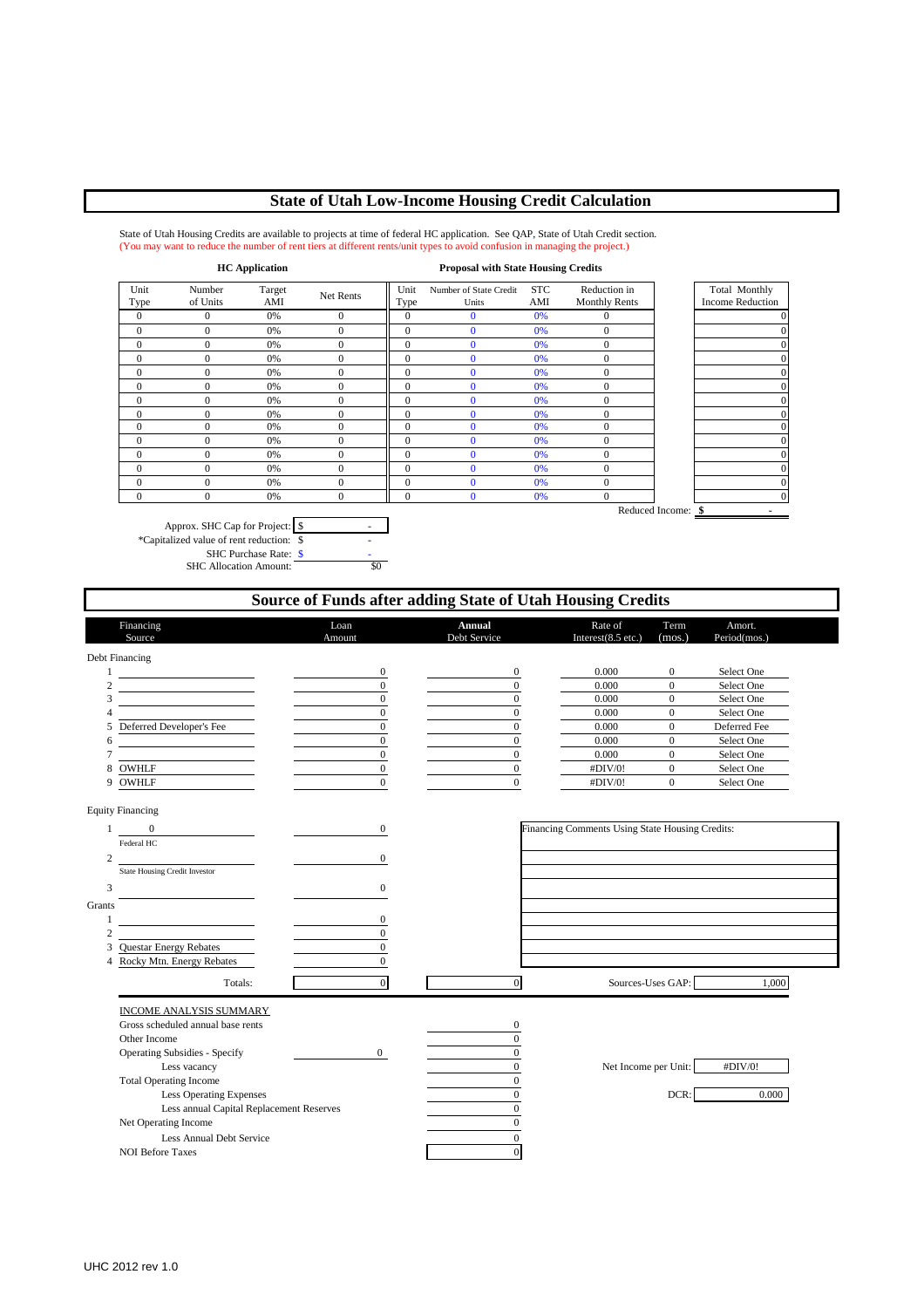### **Project Development Schedule**

To be Completed with this Application

|                                                          | <b>Scheduled Date</b> |
|----------------------------------------------------------|-----------------------|
| <b>ACTIVITY</b>                                          | mm/dd/yy              |
| A. Site                                                  |                       |
| Phase 1 Environmental                                    |                       |
| Closing /Site Transfer                                   |                       |
|                                                          |                       |
| <b>B. Plans &amp; Specs (Final) Approved by the City</b> |                       |
|                                                          |                       |
| C. Project Signage with UHC Logo                         |                       |
|                                                          |                       |
| <b>D. Building Permit</b>                                |                       |
|                                                          |                       |
| <b>E.</b> Groundbreaking                                 |                       |
|                                                          |                       |
| <b>F. Construction Begins</b>                            |                       |
|                                                          |                       |
| <b>G. Carryover Submission</b>                           |                       |
|                                                          |                       |
| H. Occupancy Certificates                                |                       |
|                                                          |                       |
| <b>I. Open House/Ribbon Cutting</b>                      |                       |
|                                                          |                       |
| J. Lease Up                                              |                       |
|                                                          |                       |
|                                                          |                       |
| K. Placed in Service (Last Building)                     |                       |
|                                                          |                       |
| L. Final Cost Certification                              |                       |

A Project Development Schedule, specific to your type of project (new, rehabilitation, bond and bond rehab) will be sent to you to complete and submit April 1 and September 1 of each year, until the IRS forms 8609 are issued to the project.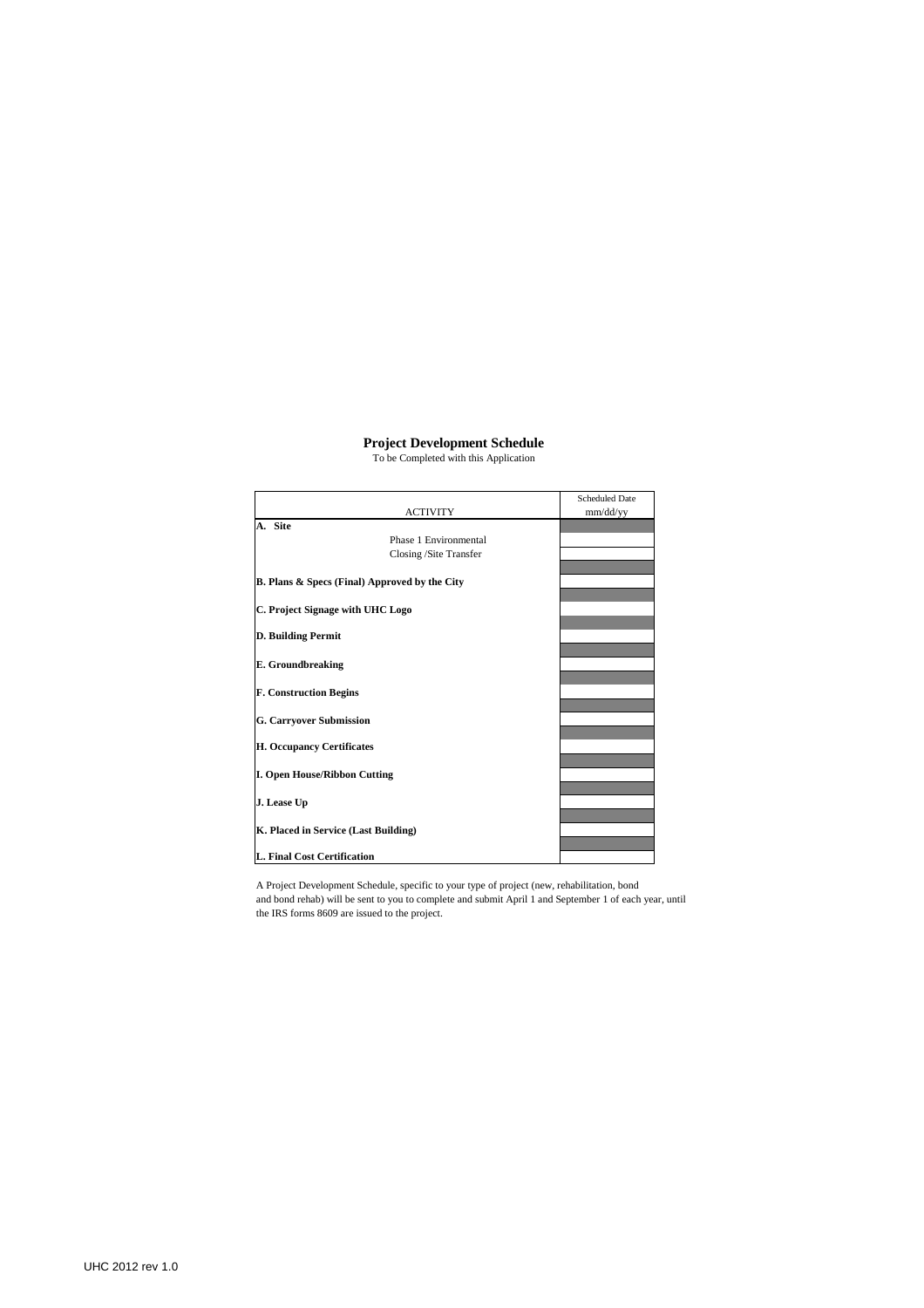## **Housing Credit Fees**

| <b>APPLICATION FEE:</b>                      | \$0<br>Total Amount of Annual Housing Credit Requested                                                                                                                      |                                                                                                                                                                                                                                                                                                                                                                                                                                                                                                                                             |               |              |       |
|----------------------------------------------|-----------------------------------------------------------------------------------------------------------------------------------------------------------------------------|---------------------------------------------------------------------------------------------------------------------------------------------------------------------------------------------------------------------------------------------------------------------------------------------------------------------------------------------------------------------------------------------------------------------------------------------------------------------------------------------------------------------------------------------|---------------|--------------|-------|
|                                              | Application Fee: Competitive Projects:                                                                                                                                      | \$2,500<br>\$250 per unit for less than 10 units.                                                                                                                                                                                                                                                                                                                                                                                                                                                                                           |               | \$           |       |
|                                              | <b>Bond Projects:</b>                                                                                                                                                       | 2% of Tax Credit Request or \$2,500, whichever is greater.                                                                                                                                                                                                                                                                                                                                                                                                                                                                                  |               |              |       |
|                                              | Same program year resubmissions are \$200 for all types.                                                                                                                    |                                                                                                                                                                                                                                                                                                                                                                                                                                                                                                                                             |               |              |       |
|                                              | Reservation Fee: Competitive Projects: 3% of Tax Credit Request or \$2,500, whichever is greater.<br>Projects with less than 10 units will be assessed \$250 per unit.      |                                                                                                                                                                                                                                                                                                                                                                                                                                                                                                                                             | $\mathcal{S}$ |              |       |
|                                              | Bond Award Fee: Upon Tax Credit Award an additional fee of the greater of 3% or \$2,500 of the amount<br>awarded will be due within 30 days of receipt of the award letter. |                                                                                                                                                                                                                                                                                                                                                                                                                                                                                                                                             |               |              |       |
|                                              |                                                                                                                                                                             | Make checks payable to: Utah Housing Corporation<br>The applicant understands that the NON-Refundable Application Fee must accompany the HC Application Package when submitted.                                                                                                                                                                                                                                                                                                                                                             |               |              |       |
| <b>CARRYOVER AND EXTENDED CARRYOVER FEE:</b> |                                                                                                                                                                             | The Applicant further understands that the Applicant will be assessed a \$1,000 fee at time of Carryover. A discount of \$500<br>will be given to Projects that submit their carryover package on or before November 1. An Extended Carryover fee of \$500<br>will be charged for projects each January the project has not been completed after the Carryover Agreement year.                                                                                                                                                              |               | $\sqrt{5}$   | 1.000 |
| <b>ALLOCATION FEE:</b>                       |                                                                                                                                                                             |                                                                                                                                                                                                                                                                                                                                                                                                                                                                                                                                             |               | $\mathbf S$  |       |
|                                              |                                                                                                                                                                             | The applicant understands that an Allocation Fee equal to the greater of \$3,000 or 4% of the final Annual Credit amount. The<br>Allocation Fee is due within 6 months after the last building is placed in service for new construction and after the last building<br>receives it's final inspection report for rehabilitations or Dec 1st, whichever is earlier. All fees must be paid before IRS Forms<br>8609 are released to the Project Owner. Projects with less than 10 units will be charged an allocation fee of \$300 per unit. |               |              |       |
| <b>INITIAL COMPLIANCE FEE:</b>               |                                                                                                                                                                             |                                                                                                                                                                                                                                                                                                                                                                                                                                                                                                                                             |               | $\mathbf{s}$ |       |
|                                              |                                                                                                                                                                             | Total amount due for Compliance Monitoring AT THE TIME THE 8609 IS ISSUED is calculated as follows:                                                                                                                                                                                                                                                                                                                                                                                                                                         |               |              |       |
|                                              | Number of Units<br>Less than 26 units                                                                                                                                       | Fee Collected<br>\$500 plus \$20 per unit one time fee                                                                                                                                                                                                                                                                                                                                                                                                                                                                                      |               |              |       |
|                                              | greater than 25 units                                                                                                                                                       | \$1,000 plus \$20 per unit one time fee                                                                                                                                                                                                                                                                                                                                                                                                                                                                                                     |               |              |       |
| <b>COMPLIANCE PERIOD MONITORING FEE:</b>     |                                                                                                                                                                             |                                                                                                                                                                                                                                                                                                                                                                                                                                                                                                                                             | $\mathcal{S}$ |              |       |
|                                              | Compliance Monitoring fee is payable on or before February 1.                                                                                                               | Annual compliance monitoring fees subsequent to the first year are \$20 per Housing Credit unit. The total Annual                                                                                                                                                                                                                                                                                                                                                                                                                           |               |              |       |

### SUBSIDY LAYERING REVIEWS DELEGATED TO UHC:

HUD 911 SUBSIDY LAYERING REVIEWS HAVE BEEN DELEGATED TO THE CORPORATION. ALL Tax-Exempt bond financed projects are subject to this review process. Projects receiving HUD Housing Assistance are also subject to this review process. A \$500 review fee is payable with the HUD 2880 form (available from UHC) and a current Sources and Uses Statement after the Housing Credit Reservation has been made by UHC.